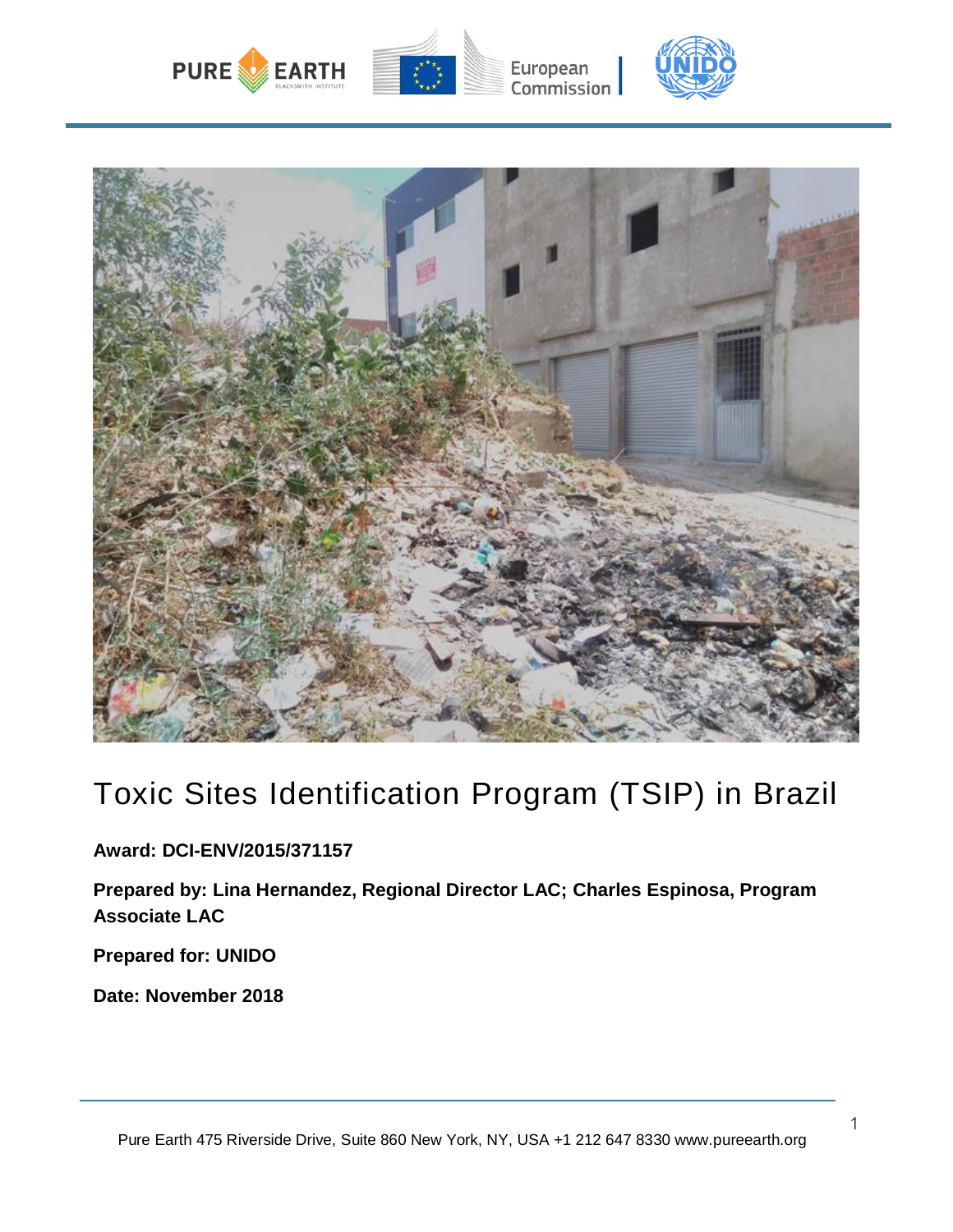

### ACKNOWLEDGEMENTS

This activities described in this report were supported by the European Commission and the United Nations Industrial Development Organization project "Mitigating Toxic Health Exposures in Low-and Middle-Income Countries: Global Alliance on Health and Pollution" (DCI-ENV/2015/371157).

### ORGANIZATIONAL BACKGROUND

Pure Earth/ Blacksmith Institute (BI) is an international non-profit organization dedicated to solving pollution problems in low- and middle-income countries. Pure Earth has been implementing the Toxic Sites Identification Program (TSIP), which is an effort to identify and screen contaminated sites in low- and middle-income countries where public health is at risk. TSIP has been supported by The United Nations Industrial Development Organization (UNIDO), European Commission, Asian Development Bank (ADB), World Bank, USAID, and Green Cross Switzerland. The contaminated sites are identified by trained consultants/investigators drawn from universities in respective countries using the Initial Site Screening (ISS) protocol. The ISS helps to understand the risks posed by pollution, types of pollutants, size of the polluted site, population at risk, magnitude of health risk and possible remediation measurers.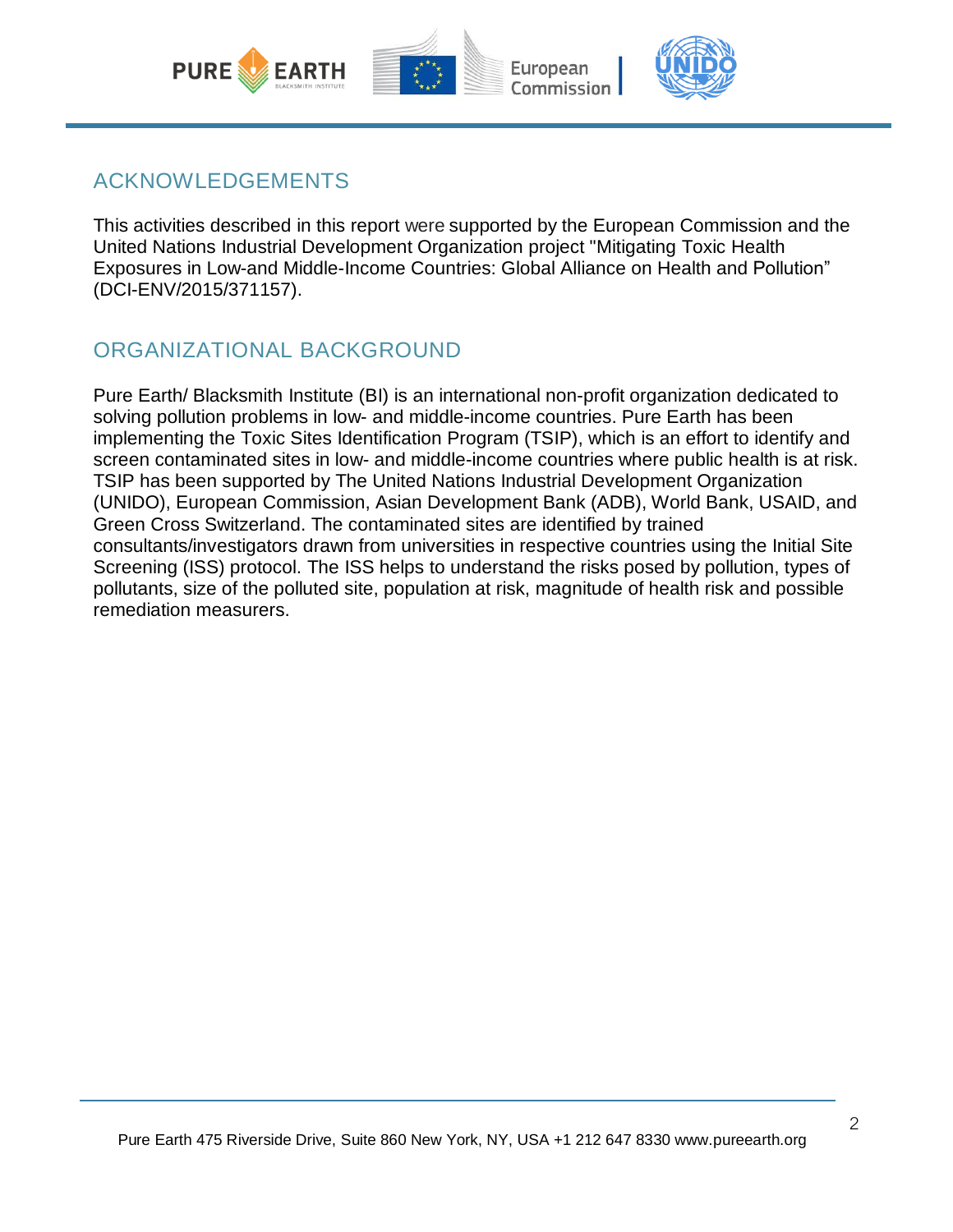

## **TABLE OF CONTENTS**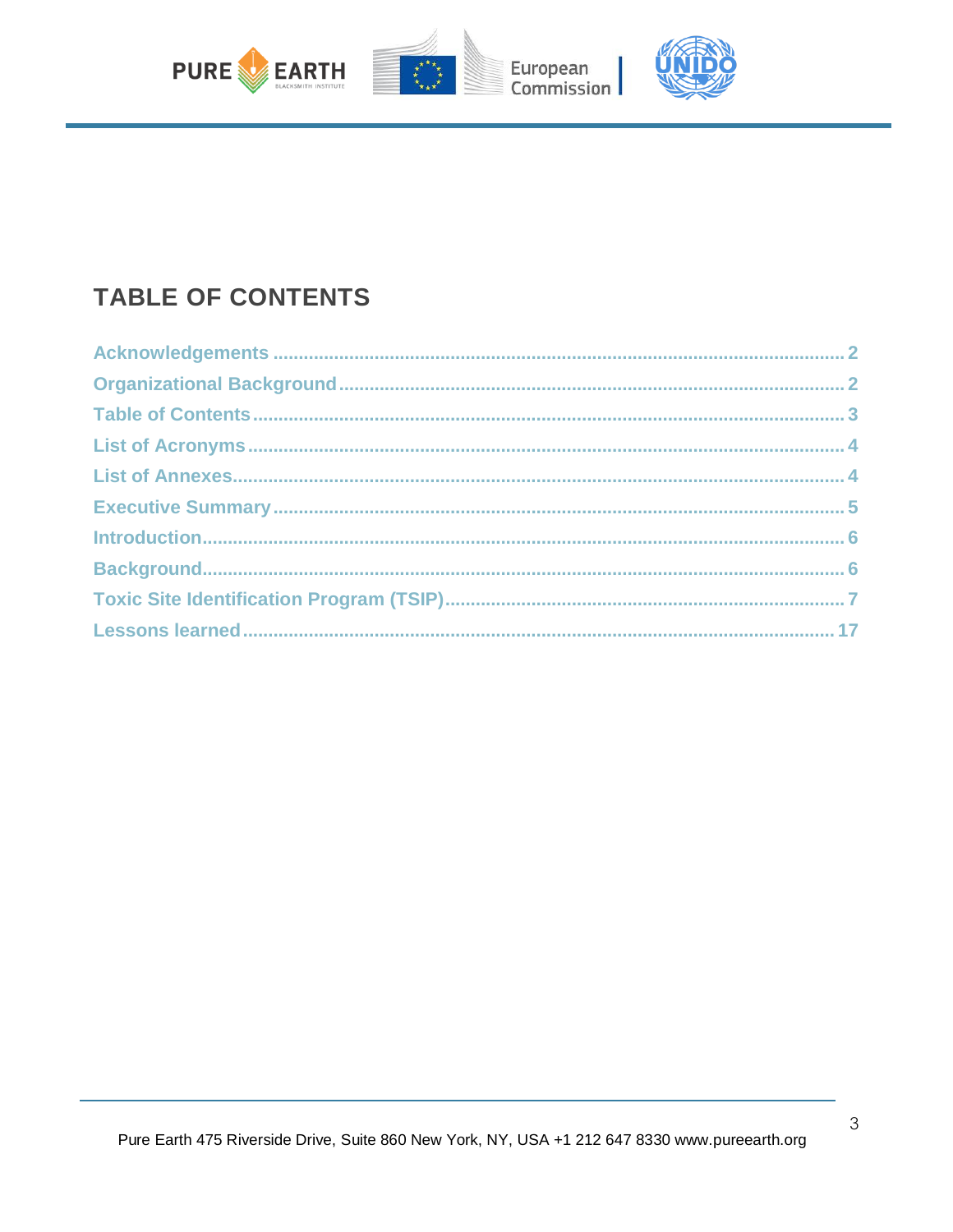

### LIST OF ACRONYMS

ADB Asian Development Bank

AMA Accra Metropolitan Assembly

EC European Commission

EEE Electrical and Electronic Equipment

EPA Environmental Protection Agency

GAEC Ghana Atomic Energy Commission

GAHP Global Alliance on Health and Pollution

GASDA Greater Accra Scrap Dealers Association

GreenAd Green Advocacy Ghana

GSA Ghana Standards Authority

ISS Initial Site Screening

MESTI Ministry of Environment, Science, Technology and Innovation

MMDAs Metropolitan, Municipal and Districts Assemblies

NDPC National Development Planning Commission

NGO Non-Governmental Organization

NYA National Youth Authority

PAHs Polycyclic Aromatic Hydrocarbons

PCBs Polychlorinated Biphenyls

- PE Pure Earth
- SI Site Investigators
- TSIP Toxic Sites Identification Program

ULAB Used Lead Acid Batteries

UNIDO United Nations Industrial Development Organization

USAID United States Agency for International Development

VOCs Volatile Organic Compounds

WB World Bank

WEEEWaste Electrical and Electronic Equipment

XRF X-Ray Fluorescence

### LIST OF ANNEXES

**Annex 1**: List of Government Contacts from the Northeast Region

**Annex 2**: BLACKSMITH INDEX OVERVIEW AND POPULATION AT RISK CALCULATION **Annex 3**: Executive Summary: Detailed Soil Assessment and Redevelopment in Caçapava, Brazil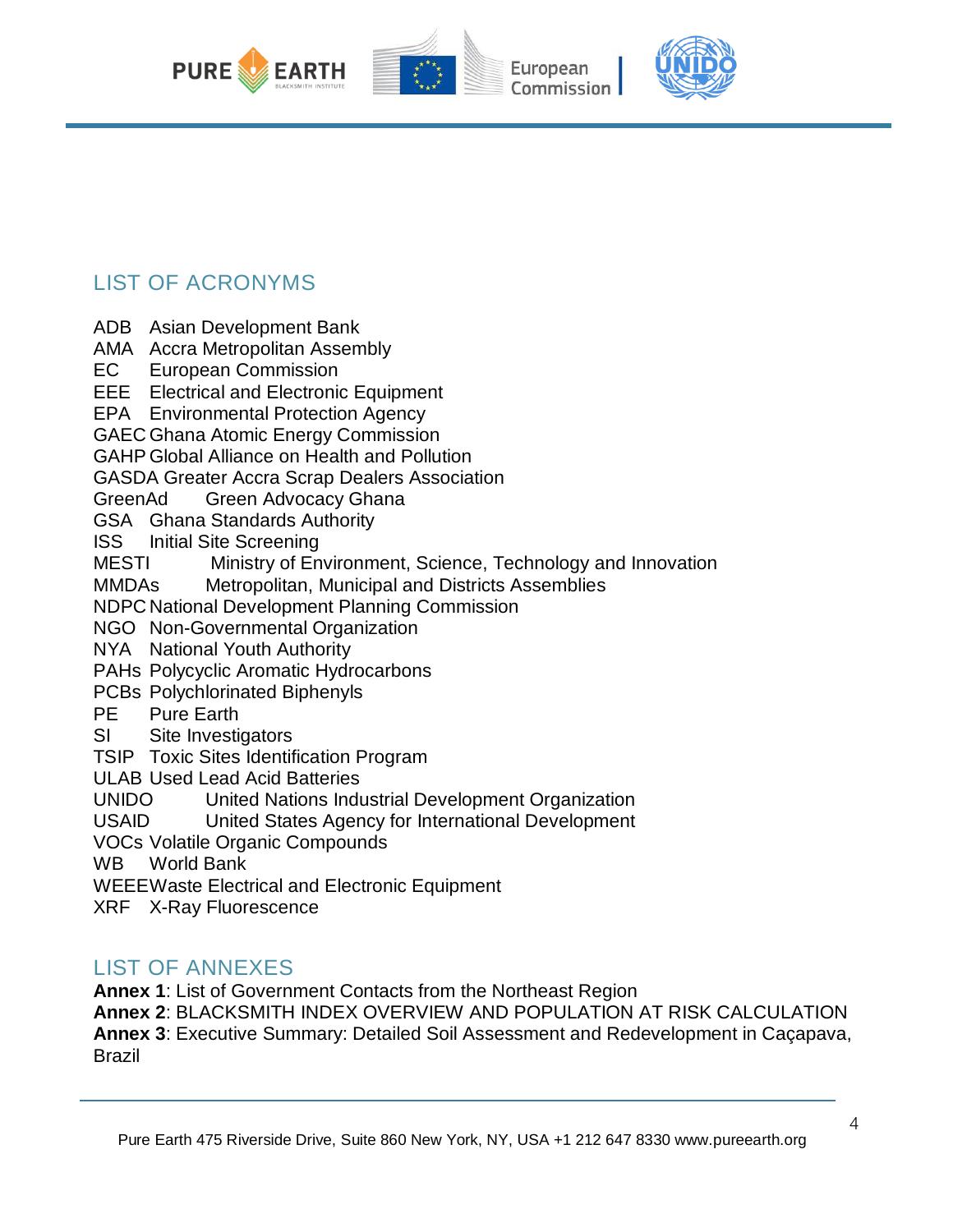

**Annex 4**: Executive Summary: Changing a Toxic Tradition in Maragogipinho, Brazil

### EXECUTIVE SUMMARY

To date, Pure Earth has identified a total of 122 sites in Brazil, using the ISS protocol in two different stages: first in the São Paulo state from 2015-2016 and subsequently in the Northeastern Region from 2017-2018. Investigators collected soil samples and measured levels of toxicity using an Alpha XRF instrument. Significant sources of pollution across the two regions included, but were not limited to, agriculture, tannery operations, multi-industry sites, chemical manufacturers, lead smelting, lead mines, ceramics (lead glaze), used lead acid battery (ULAB) recycling, and industrial/municipal dumpsites. Various key pollutants included, but were not limited to, lead, manganese, dioxins, chromium, aldrin, arsenic, asbestos and volatile organic compounds (VOCs).

Pure Earth has utilized data from the ISSs to conduct two different interventions. For the first intervention, Pure Earth conducted a follow-up detailed assessment from January–February 2018 inside a highly contaminated site in Caçapava, São Paulo. Local stakeholders are currently utilizing data obtained from the detailed evaluation to redevelop the property. The second intervention was conducted in May 2018 in the town of Maragogipinho, Bahia, where a significant portion of the community is involved in lead-based pottery. To reduce lead exposure, Pure Earth held a workshop where potters were trained to concoct a lead-free glaze.

Based on data collected and lessons learned, this report provides the following recommendations to the government of Brazil:

- Access the TSIP database to gain further understanding of the pollution issues in Brazil
- Use data gained from the 122 site visits to conduct additional detailed evaluations, which are the first step in pursuing intervention and remediation measures to prevent human health exposure (data collected thus far reveal several possible sites for follow-up assessment)
- Expand the TSIP program in the country to identify additional contaminated sites
- Continue to develop local training centres to encourage viable, pollution-free livelihoods, such as the one established for potters in Maragogipinho, Bahia
- Prohibit burning of e-waste components and other substances in cities and towns to avoid pollution.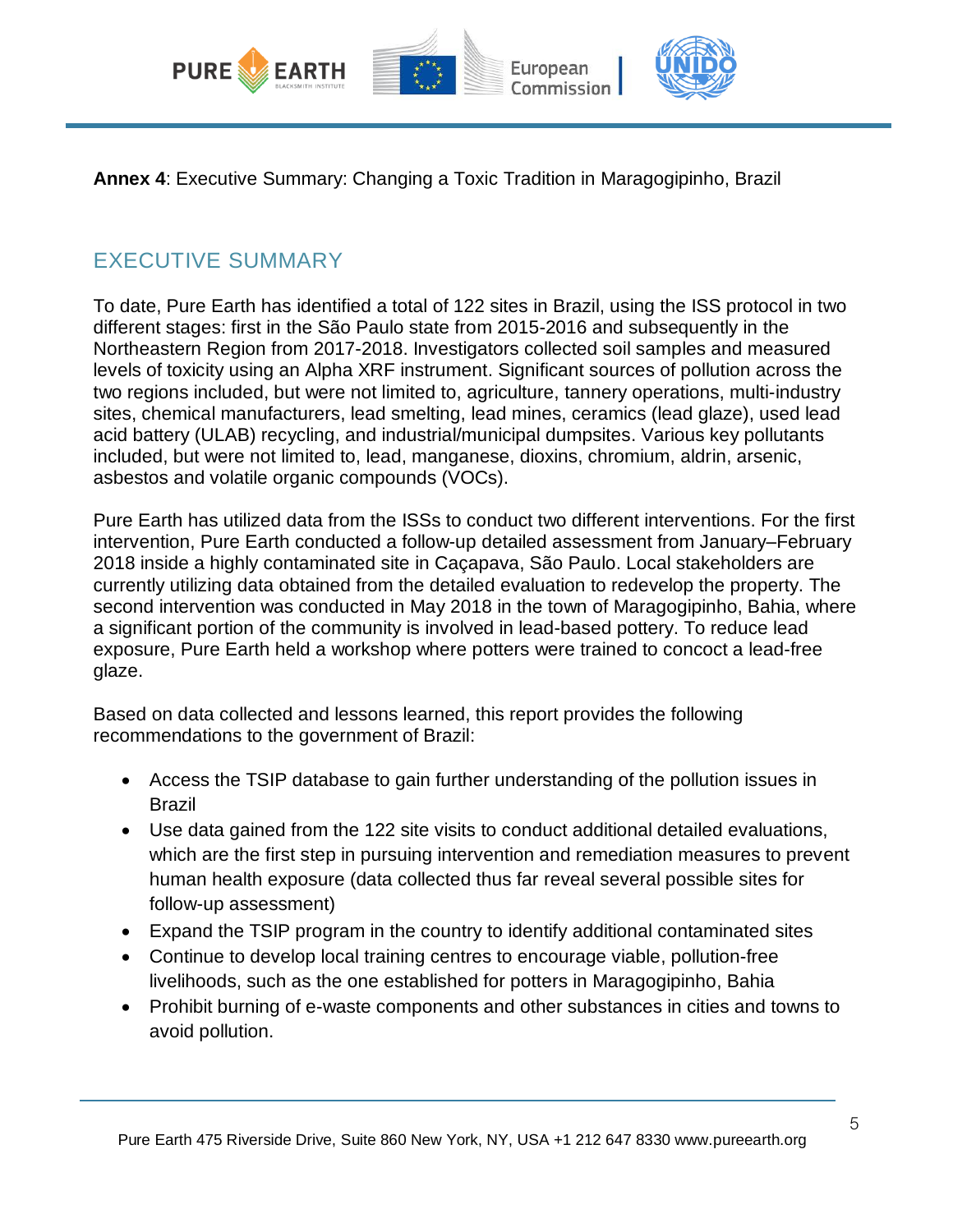

### INTRODUCTION

Pure Earth/Blacksmith Institute (PE), is an international not-for-profit organization dedicated to solving pollution problems in low and middle-income countries where human health is most affected by pollution. To date, more than 3,000 sites have been identified in 47 countries. These sites alone represent a health risk to more than 80 million poor people. Importantly, however, these sites likely represent a small fraction of the overall total number of contaminated sites in the world. To further this ongoing mapping work, Pure Earth contracts and trains highly qualified professionals, often from the environment or health departments at a national university, to identify and assess contaminated sites using the Initial Site Screening (ISS) protocol.

Pure Earth focuses on locations throughout the developing world where human health is most affected by pollution. To date, more than 3,000 sites have been identified so far, and more than 1,800 screened on site, in 47 countries. These sites alone represent a health risk to more than 80 million people. Crucially, these 3,000 sites likely represent a small fraction of the overall total. To implement this ongoing work, Blacksmith has contracted and trained highly qualified professionals, often from environment or health departments in a reputable national university, to identify and assess contaminated sites using the Initial Site Screening (ISS) protocol.

The ISS protocol provides a rapid quantitative evaluation to help understand the risks posed by pollution, specifically including types of contaminants, size of the site, number of impacted people, magnitude of health risks, and an early projection of remediation methods. The goal is to have a reasonably complete list of the industrial pollution sites most impacting public health in low- and middle-income countries.

Pure Earth also serves as the Secretariat of the Global Alliance on Health and Pollution (GAHP). GAHP is a global consortium comprised of agencies committed to reducing the effects of pollution in LMIC. Current members include national governments (Ministries of Environment) as well as multilateral organizations such as the United Nations, European Commission, World Bank, and Asian Development Bank, among others.

### BACKGROUND

Pollution has significant health impacts in Brazil. Over 90,000 deaths a year (or 7% of total deaths in the country) are due to pollution (according to the IHME Global Burden of Disease database 2013). However, the real number is likely higher, as many pollution risk factors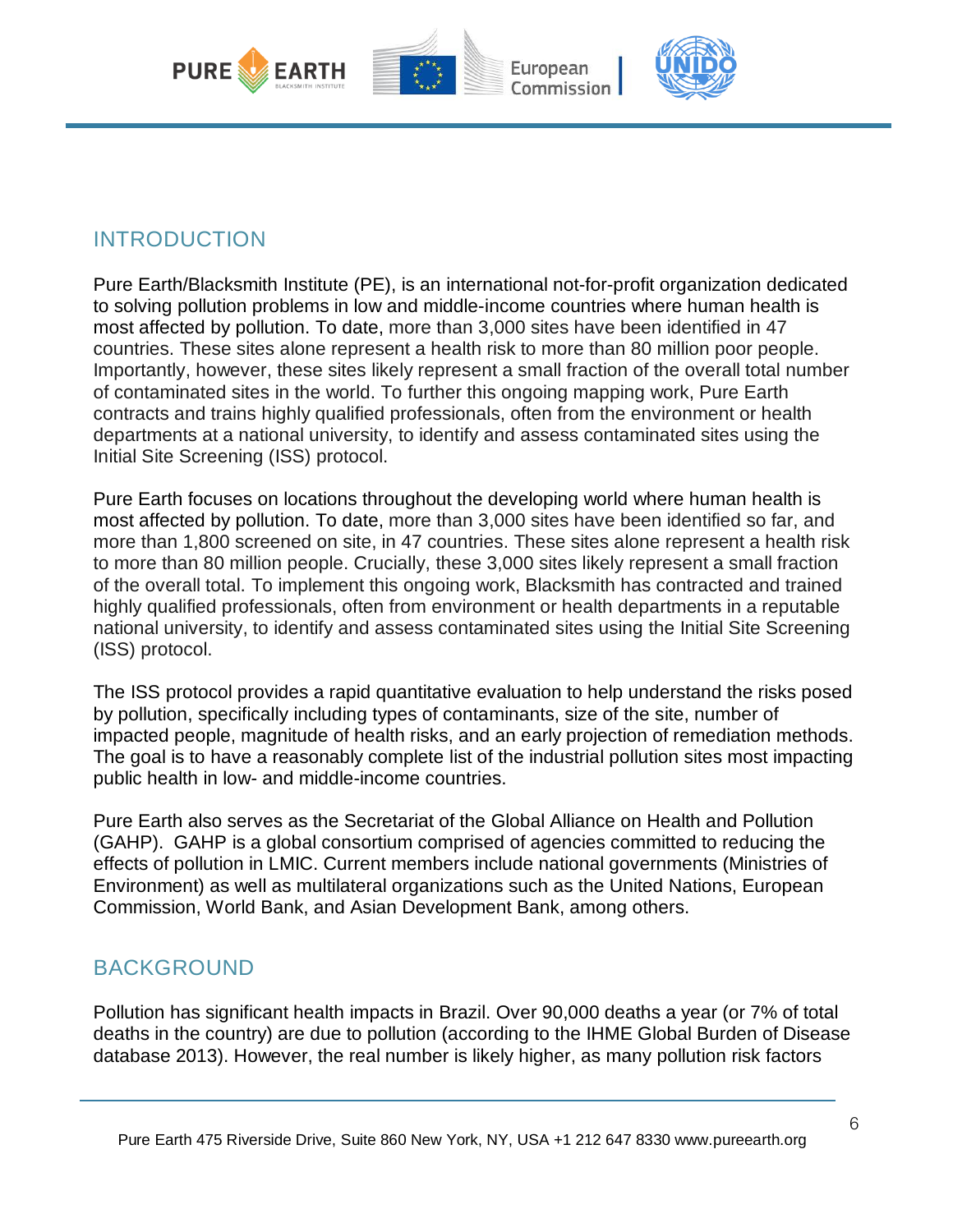

such as those related to soil pollution are not included in these estimates (e.g. exposure to toxic metals from contaminated sites, etc). Children are the most vulnerable– toxic pollution causes physical and neurological developmental delays that can last a lifetime.

While Pure Earth's engagement in Brazil began in 2006 with isolated site screenings, implementation of the comprehensive Toxic Sites Identification Program (TSIP) did not begin until 2015. The program is dedicated to identifying and evaluating contaminated sites in low and middle-income countries (LMICs) with the potential to impact human health. TSIP is not intended to be a comprehensive inventory but it can be used to begin to understand the scope of the problem.

### TOXIC SITE IDENTIFICATION PROGRAM (TSIP)

The TSIP identifies active and abandoned hazardous waste sites resulting from both formal and informal industrial activities in Low Middle Income Countries (LMICs). Informal activities include but are not limited to electronic waste or scrap metal recycling, used lead-acid battery recycling, small-scale gold mining, leather tanning, and ceramic pottery making. The TSIP does not include exposure data from non-point sources such as vehicle traffic or sewage contaminated water. As part of a TSIP investigation, a "key pollutant" is identified and analyzed.

With support from the Alcoa Foundation, Porticus Foundation and the European Commission and UNIDO, Pure Earth implemented the Toxic Sites Identification Program (TSIP) in Brazil in two stages: first in the São Paulo state from 2015-2016 and subsequently in the Northeastern Region from 2017-2018. The project supported the Brazilian government in efforts to identify toxic sites and establish priorities for further evaluation and interventions. In total, Pure Earth performed 122 initial site screenings (ISSs): 22 in the São Paulo State and 100 in the four states in the Northeast Region.

In addition to the trainings and site screenings performed in both regions, the project team and stakeholders produced a video and guidance document in Portuguese on Toxic Site Identification, based on legal review and experience conducting the program. These materials were presented to state secretaries of health and were made available to government and non-government stakeholders interested in addressing pollution problems with an impact on human health.

#### **TSIP TRAINING**

TSIP training, conducted over two days, consists of both theoretical and practical components. The theoretical training on day one, introduces participants to the work of Pure Earth, the health impacts of pollution, and the model of Pollution-Migration-Pathway-People.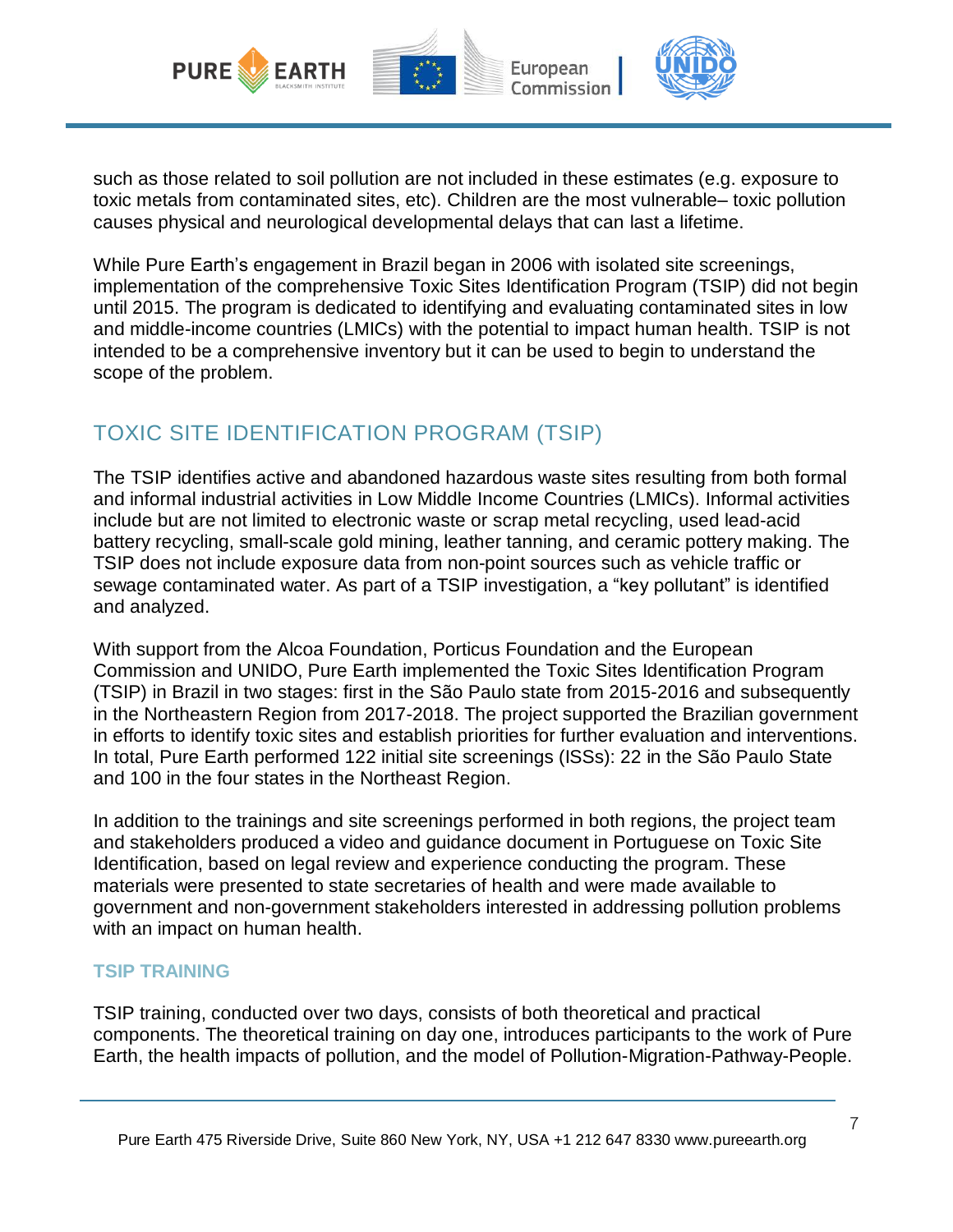

Participants are also taught how to use a hand-held Alpha Xray Fluorescence (XRF) spectrometer (a precise instrument that permits collection of real-time field data and is key to building in-country capacity to monitor and assess heavy metal contamination). During day two, the practical, field-based component of ISS training, participants visit a site for hands-on experience in using the ISS protocol. Participants then return to the classroom to learn how to enter data into the TSIP database. Each participant practices using the data collected during the morning field visit.

#### **Stage 1: São Paulo**

Before TSIP trainings and investigations were conducted, an initial meeting was held on August 26, 2015 in São Paulo to discuss and map future project activities. Participants included representatives from the Ministry of Environment MoE, the Environmental Company of the state of São Paulo (CETESB) and the Centre of the Stockholm Convention on POPs. Because of its status as an economic hub, participants concluded that the project would begin in the state of São Paulo, as this state could serve as model and encourage participation from other Brazilian states in the future. Following the meeting, an official partnership between Pure Earth and the Environmental Company of the State of São Paulo (CETESB) was established via a memorandum of understanding.

In January and February 2016, Pure Earth's Brazil Country Coordinator Joya Correia-Deur met with personnel from the state (SMA) and municipal (SVMA) secretaries of environment, as well as the state (SS) and municipal (SMS) secretaries of health, to present the project and invite them to participate in the TSIP training.

The training took place in March 2016 with the selection and training of five site investigators and twelve government representatives. Following the training, 22 sites were identified, assessed, and uploaded into the TSIP Database (Appendix 1) in 2016. Each site entry includes a description of the contaminated area (coordinates, estimated population at risk, pollutant pathway, pollutant concentration, etc.); pollutant release risks; site stakeholders (government agencies, local authority, opinion leaders, NGOs, etc.); and relevant linked reports and images.

**Figure 1***. Map of the state of São Paulo with markers indicating evaluated sites, taken from Pure Earth's TSIP Database*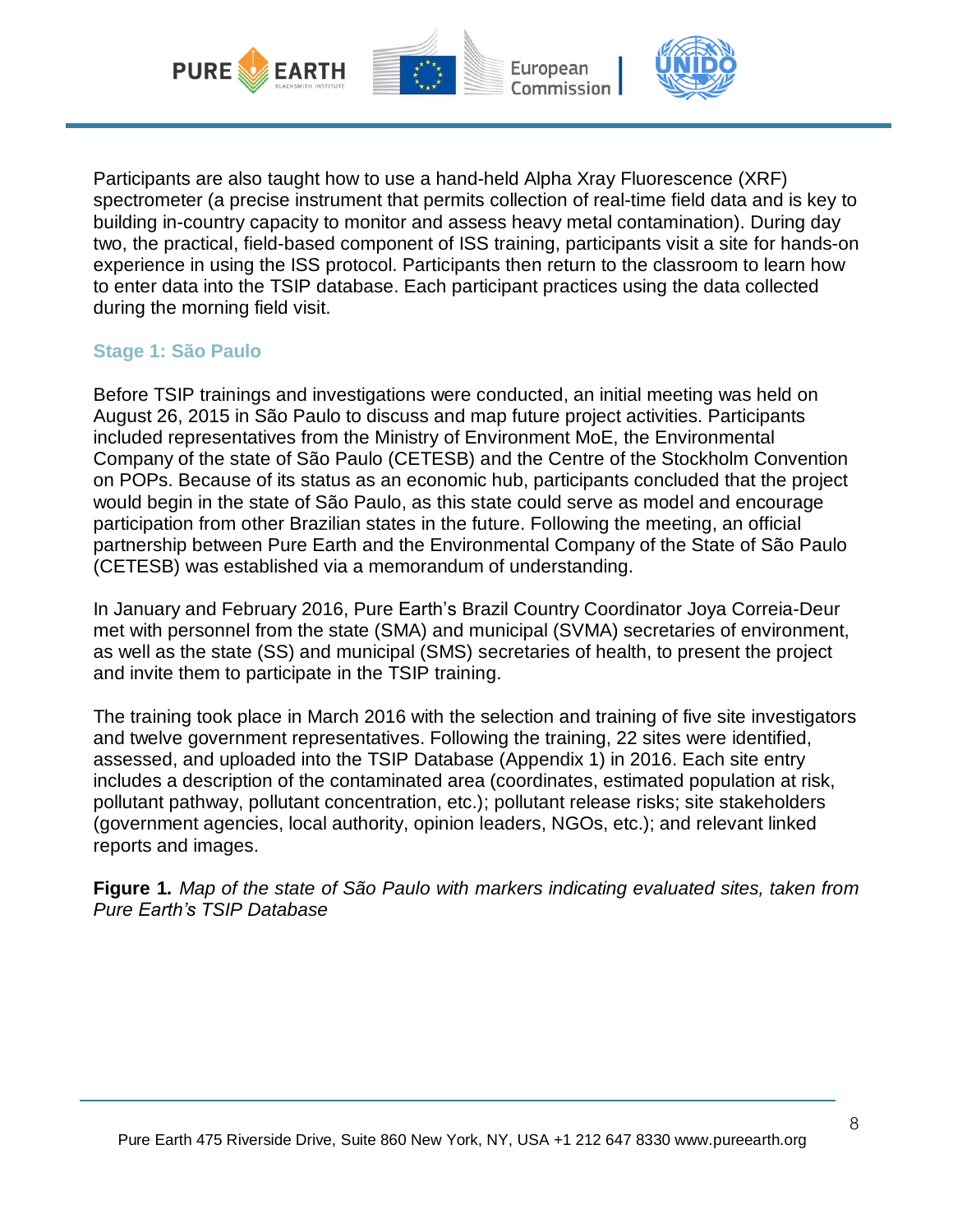



Of the 22 total sites, five were identified as high-priority and eight were identified as medium priority according to the numerical Black Smith Index (see Annex 2 Blacksmith Index Overview and Population at Risk Calculation). Substantial contamination (BI value 9) was found in Paulínia, São Paulo in two different industrial dumpsites, both of which were associated with facilities of the company Shell. Key pollutants corresponded to the POP 2,3,7,8-TCDD (Dioxins) with concentrations of 200 ppm in soil and pesticides with concentrations of 17,000 ug/l in drinking water.

Lead (Pb) was the most frequently occurring primary contaminant, found at eleven sites. Other contaminants identified included additional toxic heavy metals and persistent organic pollutants (POPs) such as pesticides and dioxins. Significant pollution source industries in the region included industrial/municipal dump sites, lead battery recycling initiatives and chemical manufacturing centers. The total population affected at these sites was estimated at 58,753.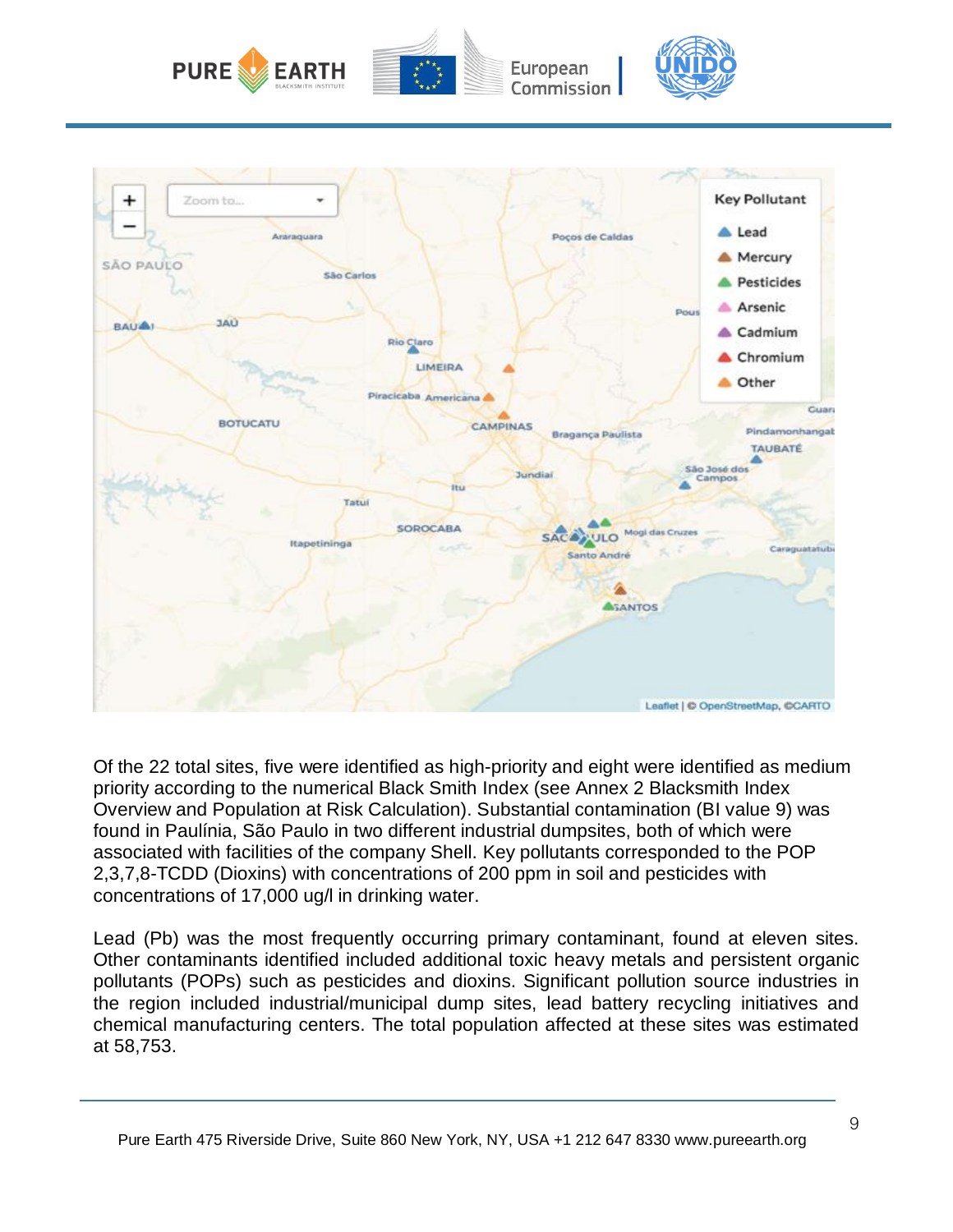

**Table 1**: *Key pollutants identified in the state of São Paulo during TSIP site visits*

| <b>Key Pollutant</b>                     | <b>Number of Sites Identified</b> |
|------------------------------------------|-----------------------------------|
| 2,3,7,8-TCDD (Dioxins)                   |                                   |
| <b>Benzene</b>                           |                                   |
| Dichloroethane                           |                                   |
| HCH (Hexachlorocyclohexane)              | 2                                 |
| Hexachlorobenzene (Benzene Hexachloride) |                                   |
| Mercury - elemental                      |                                   |
| Lead                                     |                                   |
| Volatile Organic Compounds (VOCs)        |                                   |
| Pesticides (Total)                       |                                   |
| Other                                    |                                   |
| <b>Total</b>                             |                                   |

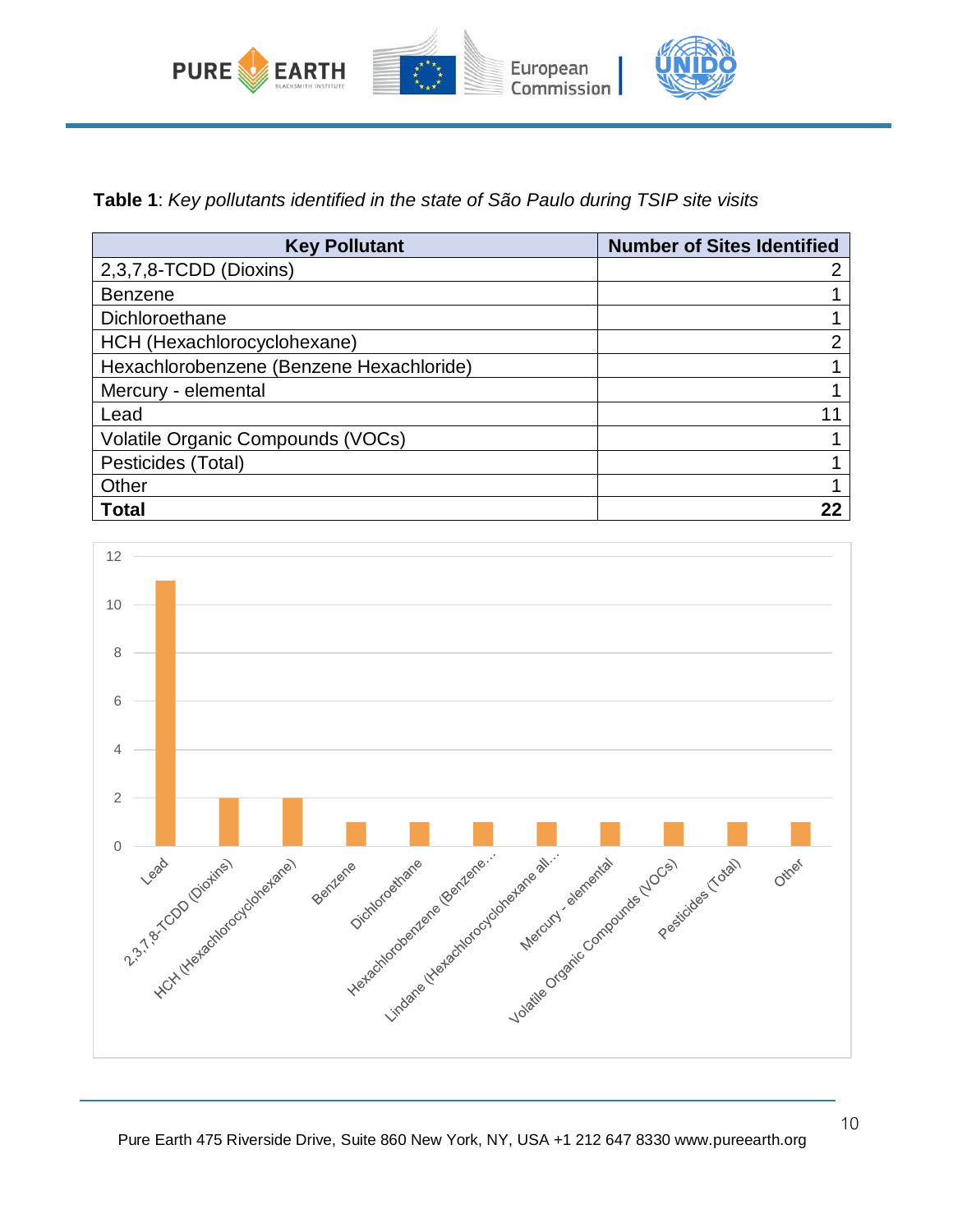

**Table 2**: *The number of sites as categorized by pollution source assessed by Pure Earth's TSIP investigators in the state of São Paulo*

| <b>Industry</b>                                          | <b>Number of Sites Identified</b> |
|----------------------------------------------------------|-----------------------------------|
| Ceramics (lead glaze)                                    |                                   |
| <b>Wastewater Treatment Plant</b>                        |                                   |
| Industrial/Municipal Dump Site                           | 8                                 |
| Lead - Battery Recycling                                 | 4                                 |
| Chemical Manufacturing (acids, organics, base chemicals) | 5                                 |
| Pesticide Manufacturing                                  | ◠                                 |
| Product Manufacturing (electronics, equipment, clothing) |                                   |
| <b>Total</b>                                             |                                   |



#### **Detailed Evaluation Project in Caçapava, São Paulo**

In March 2017, Pure Earth's project team in Brazil conducted an initial soil assessment in Caçapava, a municipality located in the São Paulo State, in a former used lead-acid battery (ULAB) recycling facility. The initial soil measurements, obtained from an x-ray fluorescence (XRF) hand-held device, revealed lead levels as high as 7% (71,089 ppm) inside the former processing building and 24.4% (243,610 ppm) outside the building. Local experts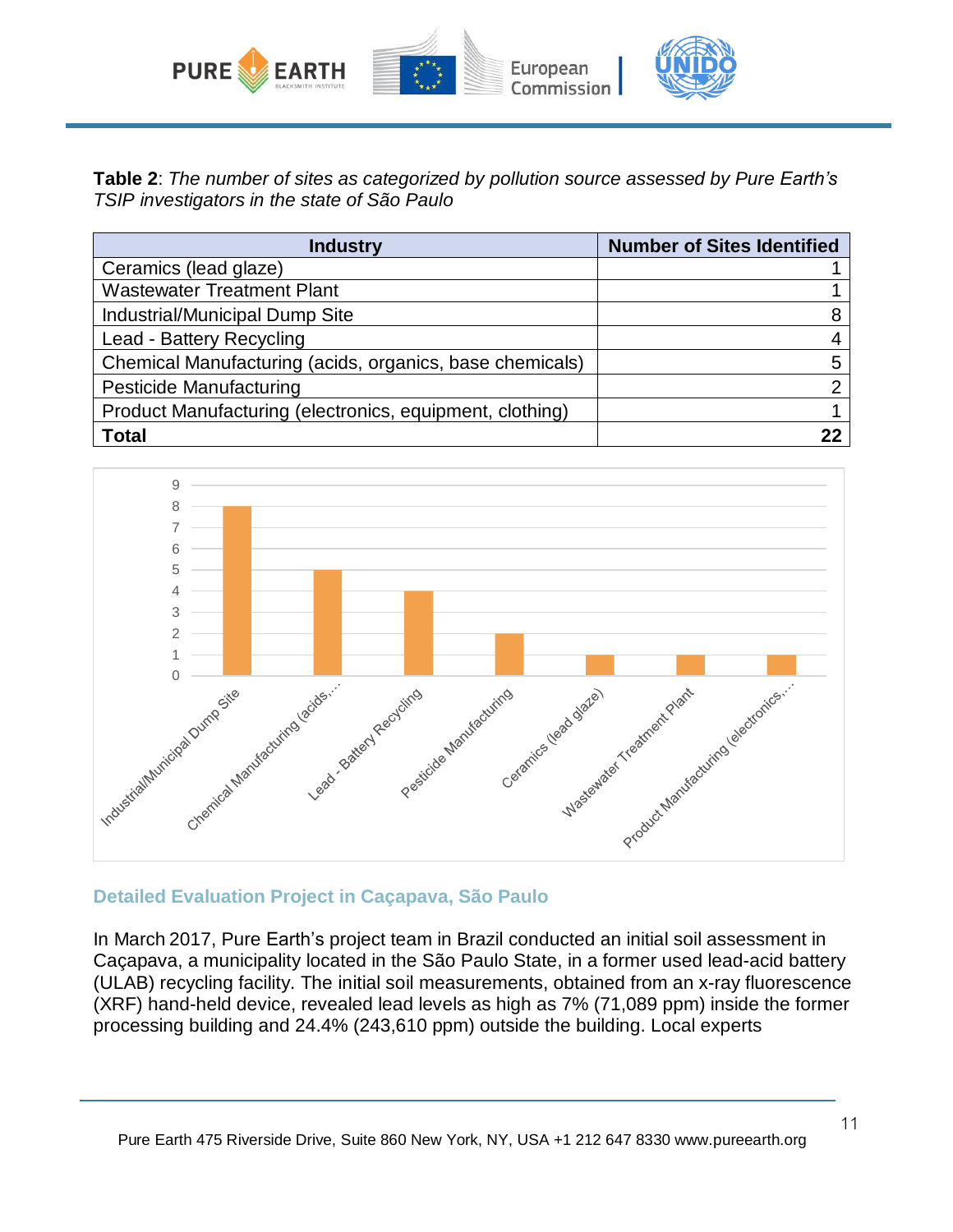

determined that the property represented a possible economic opportunity for metal recovery as well as property redevelopment.

Due to local receptivity and the severity of contamination, Pure Earth conducted a follow-up detailed assessment from January–February 2018 inside the contaminated building. This project was supported by the organization *Project Management Institute* (PMI) and the Caçapava government's desire to remediate the property. Of the 132 XRF soil readings collected during the follow-up assessment, lead concentrations ranged from 889 ppm to 240,998 ppm (24.10%), with an average concentration of 34,303 ppm (3.43%). Currently, two companies have proposed cleanup projects for Caçapava: *Antares*, which would recycle the contaminated soil for cement production, and a second company, which would dispose of the soil and redevelop the property for beneficial reuse. Regardless of which approach is ultimately selected, the contaminated ULAB site is slated for cleanup and eventual redevelopment (see Annex 3 for an executive summary of the detailed soil assessment and redevelopment in Caçapava).

#### **Stage 2: The Northeast Region**

At the request of state officials and with financial support from the Alcoa Foundation, Pure Earth expanded the program into the Northeast Region of Brazil from 2017-2018. To initiate the project, Pure Earth trained ten local site investigators and seven stakeholders on March 20-22, 2017 in Salvador, Bahia. Along with government officials, representatives from UNIFACS (Universidade Salvador), the National University of Bahia and RUI Barbosa College participated in the event.

Following meetings with faculty from the Federal University of Bahia, investigators visited and assessed 19 contaminated sites in Bahia, which was chosen as a pilot state due to its wide range of pesticide use, mining activities, and lead contamination hotspots. Notable contamination was identified with lead-based pottery in Maragogipinho, lead in Santo Amaro City, pesticides in Castro Alves, manganese in Simões Filho, and Titanium in Areias.

In order to better understand the scope of pollution in the Northeast Region and gain more cooperation from local governments, Pure Earth decided to expand TSIP to three additional states in the region: Pernambuco, Alagoas and Paraiba. Representatives from the Secretaries of Health of each state were receptive and collaborative. Although officials from Pairaba and Alagoas could not participate directly, state representatives from the Secretary of Health accompanied site investigators for the majority of site visits in Pernambuco (see Annex 2: List of Government Contacts).

In total, Pure Earth conducted 100 initial site screenings (ISS) in the Northeast states: 3 in Alagoas, 45 in Pernambuco, 17 in Paraiba, and 35 in Bahia. Each site entry includes a description of the contaminated area (coordinates, estimated population at risk, pollutant pathway, pollutant concentration, etc.); pollutant release risks; site stakeholders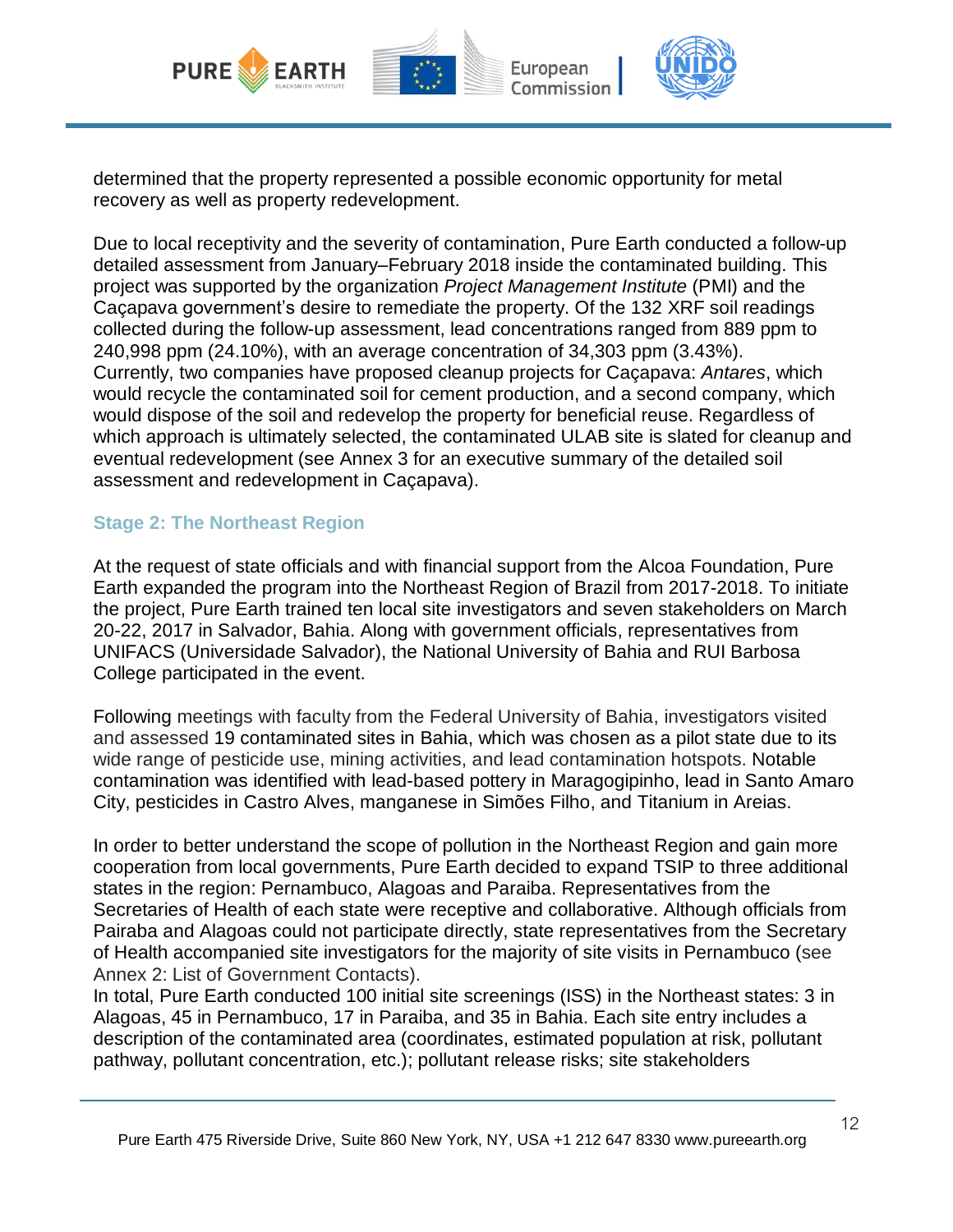

(government agencies, local authority, opinion leaders, NGOs, etc.); and relevant linked reports and images.

**Figure 2***. Map of the Northeast Region with markers indicating evaluated sites, taken from Pure Earth's TSIP Database*



The results were presented to officials and inputted into the TSIP digital database. Lead (Pb) was the most frequently occurring primary contaminant, found in 35 sites, followed by "other," chromium and aldrin/pesticides. The high incidence of non-specified pollutants ("other") primarily corresponded to the presence of the heavy metal manganese, which is not currently specified in Pure Earth's pollutant index. The most significant pollution source industries in the region found from the visits included agriculture, tannery operations, multiple/diverse industries and lead-related operations (lead smelting, lead mines and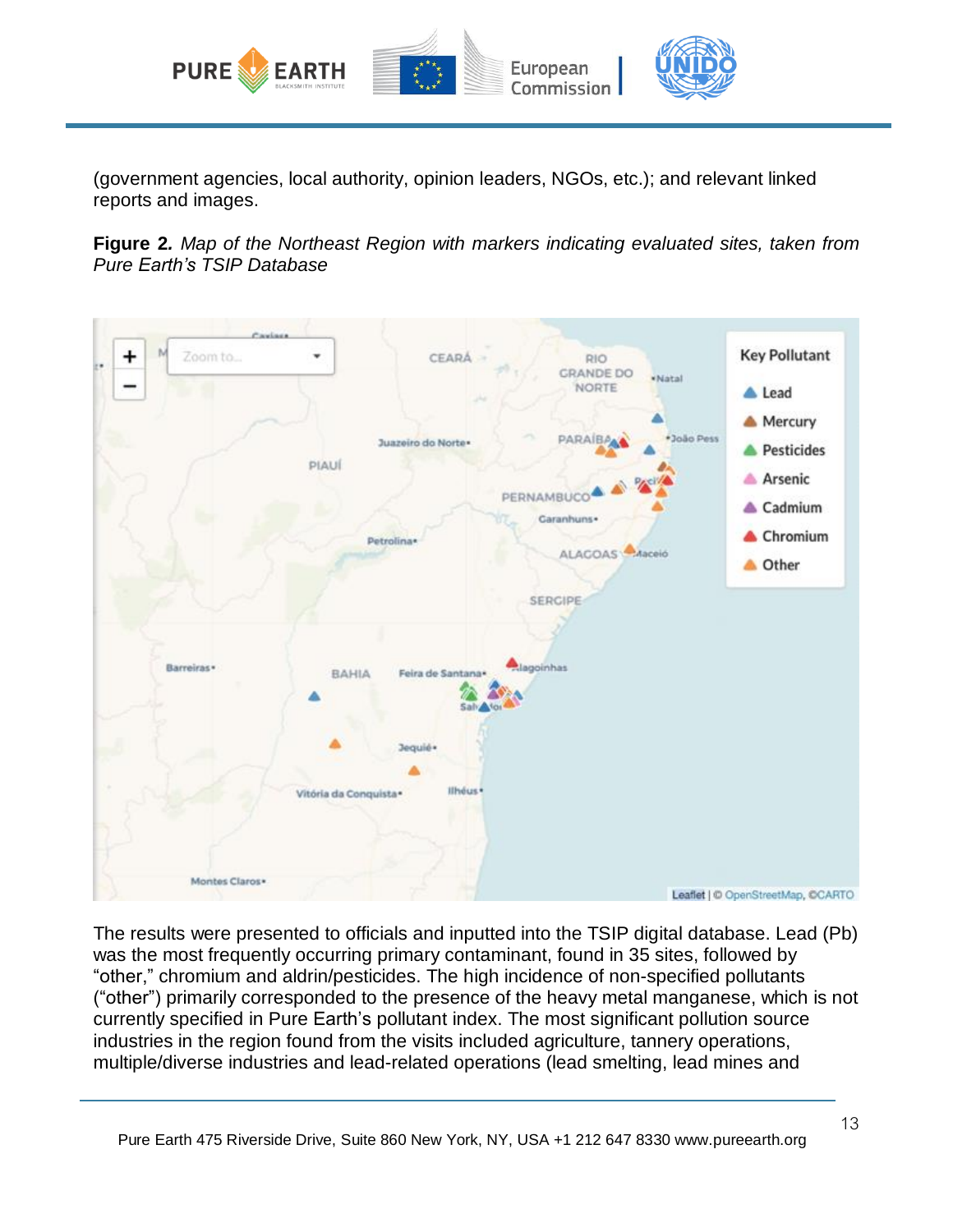

ceramics). The high incidence of agriculture as a pollution source and its corresponding contaminants—pesticides, aldrin, chromium—are likely due to the region's reliance on agricultural crops as the chief economic output. The total population in proximity to the contaminated sites was estimated at 95,889.

32 of these sites were identified as medium-to-high priority (BI value > 3) and 3 of these contained a BI value greater than six, indicating that they pose significant risks to human health and should be prioritized for cleanup. Results from a 2015 study showed that a site in Caitité, Bahia contained substantial uranium contamination (BI value 8), found in an opencast mine. Concentrations in drinking water were found as high as 566,850 ug/L (EPA recommended level is 30 ug/L) and highf incidents of cancer were reported in the nearby community.

It is also important to mention that 33% of sites contained a Blacksmith Index value of 0, suggesting that Pure Earth investigators discovered little or no significant traces of contamination in these areas. In the majority of these cases, the Pure Earth team was referred to the site by government officials or other stakeholders, based on local anecdotal evidence or previous scientific papers.

| <b>Industry</b>                                          | <b>Number of Sites Identified</b> |
|----------------------------------------------------------|-----------------------------------|
| Agriculture                                              | 24                                |
| <b>Multiple Diverse Industries</b>                       | 16                                |
| <b>Tannery Operations</b>                                | 14                                |
| Lead Smelting (with ingot production)                    | 10                                |
| <b>Lead Mines</b>                                        | 6                                 |
| Ceramics (lead glaze)                                    | 5                                 |
| Product Manufacturing (electronics, equipment, clothing) | 4                                 |
| Mining and Ore Processing                                | 3                                 |
| Industrial/Municipal Dump Site                           | 3                                 |
| Industrial Estate (mixed industries)                     | 3                                 |
| Lead - Battery Recycling                                 | 3                                 |
| Chemical Manufacturing (acids, organics, base chemicals) | $\overline{2}$                    |
| Recycling / Recyclers (including salvage yards)          | $\overline{2}$                    |
| Heavy Industry (casting, rolling, stamping)              | $\overline{2}$                    |
| Medical (hospitals, clinics)                             |                                   |
| Petrochemical Industries (refineries)                    |                                   |
| Dye Industry                                             |                                   |

**Table 3**: *The number of sites as categorized by pollution source assessed by Pure Earth's TSIP investigators*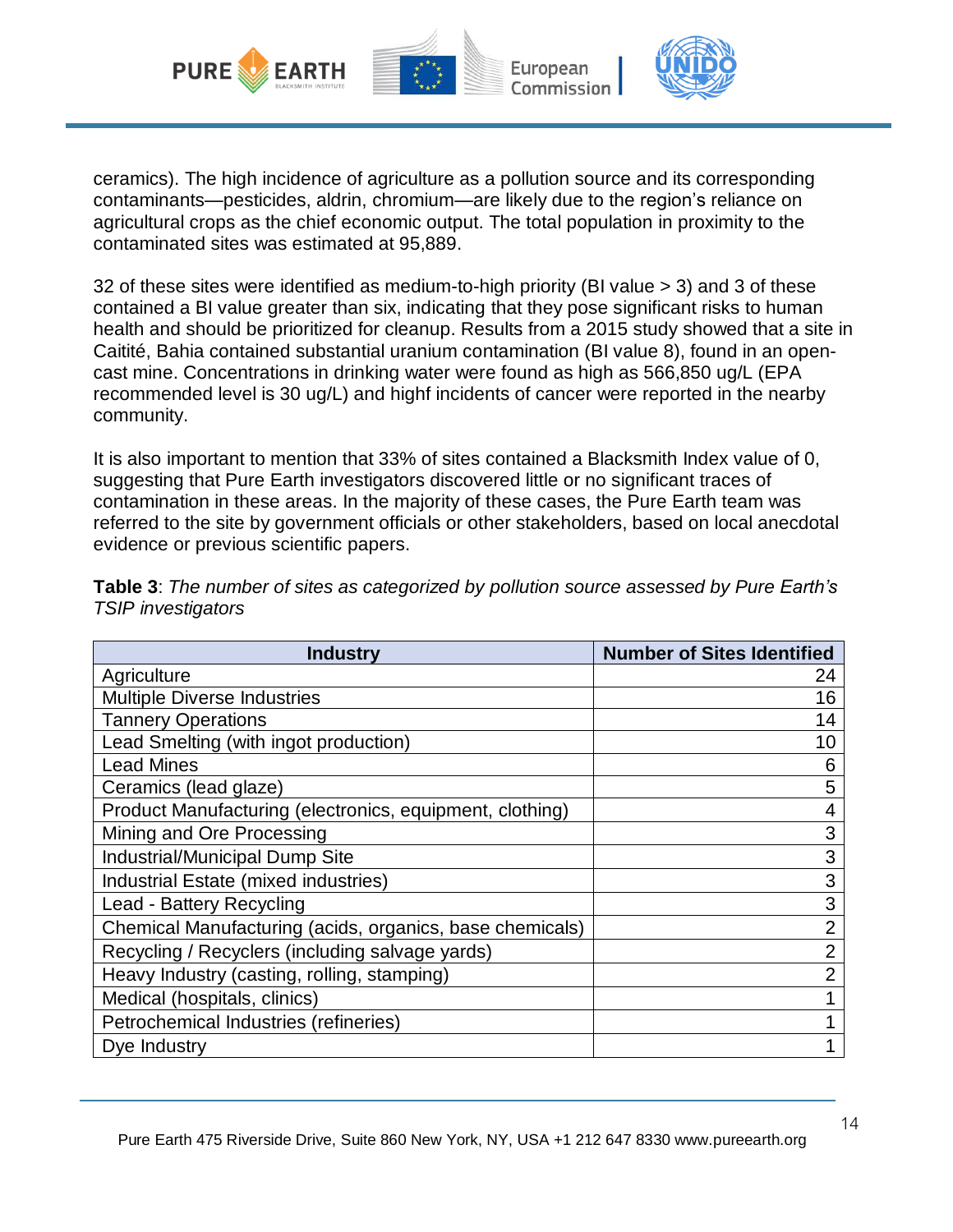





**Table 4**: *Key pollutants identified in the Northeastern Region during TSIP site visits*

| <b>Key Pollutant</b> | <b>Number of Sites Identified</b> |
|----------------------|-----------------------------------|
| Lead                 | 35                                |
| Other                |                                   |
| Chromium (Total)     |                                   |
| Aldrin               |                                   |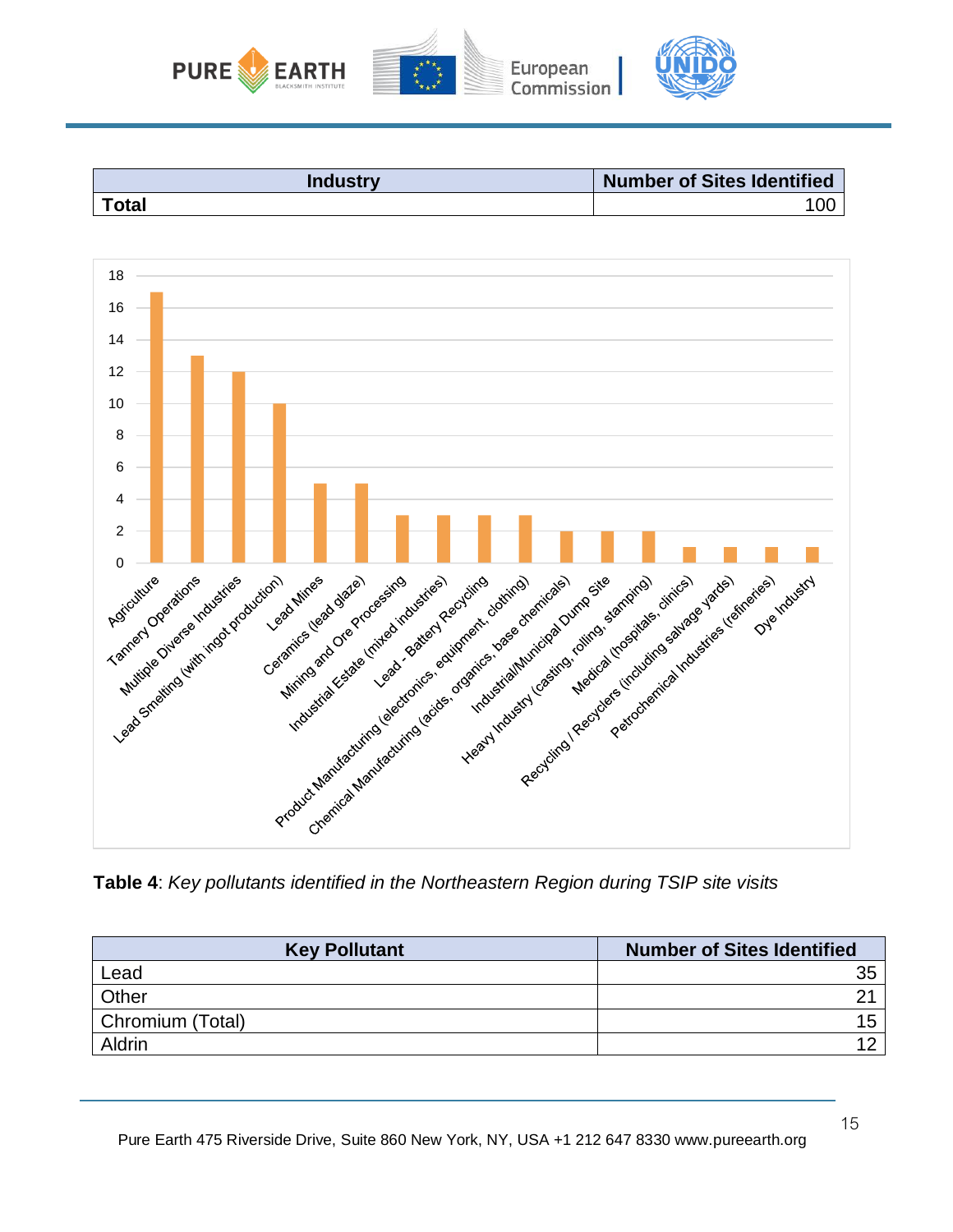

| Pesticides          |     |
|---------------------|-----|
| Arsenic             |     |
| Asbestos            | ◠   |
| Mercury - elemental |     |
| Chromium (Hex)      |     |
| Cadmium             |     |
| Uranium             |     |
| <b>Total</b>        | 100 |



#### **Lead-Free Pottery Workshop in Maragogipinho, Bahia**

When investigators visited the town of Maragogipinho, Bahia, during one of the 2017 TSIP assessments, the team found lead concentrations in soil as high as 44,500 ppm (the EPA maximum standard level is 400 ppm). The town contains about 3,000 inhabitants and 800 people directly exposed. Unfortunately, the source of contamination is also a significant source of the community's economic and cultural production: artisanal pottery. Artisans use a lead-based glaze, meaning that anyone who handles the pottery, including their families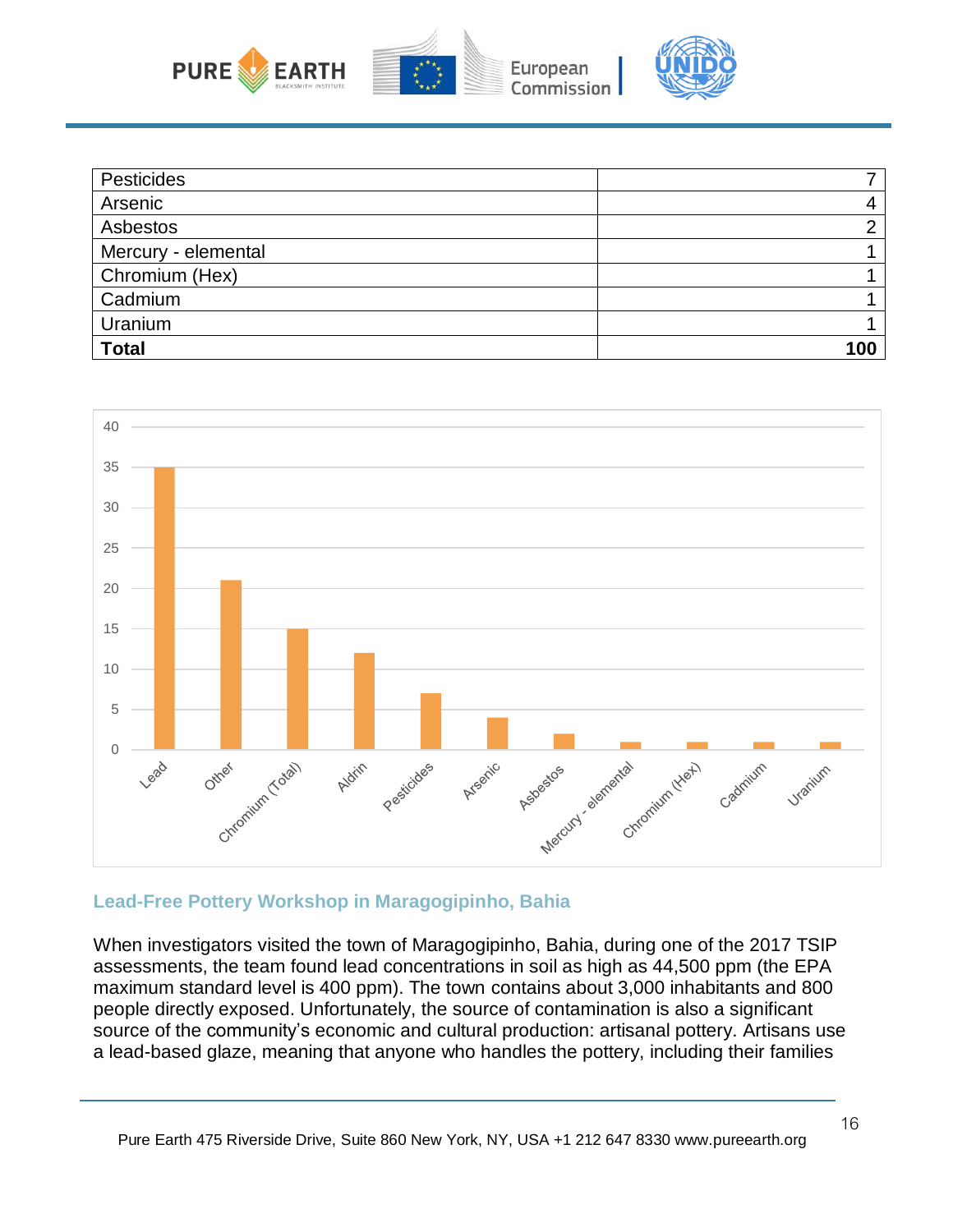

and customers, may be exposed. About 80% of the community is employed in these workshops.

In May 2018, Pure Earth in collaboration with the Federal University of Bahia hosted a leadfree workshop for potters in Maragogipinho, led by Daniel Estrada, director of the *Barro Aprobado* project in Mexico, as well as Víctor Águila, Mexican potter, director of the NGO *Barro Sin Plomo*. Participants included local potters, government officials, members of the Federal University of Bahia (UFBA) and the Pure Earth team. The workshop trained potters to concoct a lead-free glaze with the so-called "triaxial method" (see Annex 4 for an executive summary of the project).

Furthermore, Pure Earth recently obtained additional support for the project from the Alcoa Foundation. With this funding, Pure Earth will conduct follow-up activities in June 2019, which include further education initiatives, livelihood resources and remediation of contaminated workshops.

### LESSONS LEARNED

Among all site visits conducted between 2016 and 2018 in Brazil, Lead (Pb) was the most frequently occurring primary contaminant, found in 35 sites in the Northeast Region and 11 in the state of São Paulo. The pollution industry responsible for the contamination varied widely, including ULAB operations, lead-based ceramics, industrial/municipal dump sites, lead smelters, etc.

Pure Earth's lead-free pottery initiative in Maragogipinho is designed to establish and spread livelihoods which reduce lead pollution. Instituting similar alternative livelihood initiatives throughout the country could be an effective means of reducing the substantial degree of pollution caused by artisanal practices. Another important step in reducing the threats to human health by lead contamination is to develop legal frameworks which regulate and manage waste, such as the prohibition of burning e-waste components and other substances in cities and towns.

Furthermore, while the 122 ISSs conducted are not intended to provide a comprehensive picture of pollution in Brazil, they do reveal important differences about contamination trends in the Northeast Region versus in the Southeastern state of São Paulo. Likely reflective of respective dominant economic activities, the Northeastern Region's primary polluting industries included agriculture, multiple diverse industries and tanneries while the state of São Paulo's primary polluting industries included industrial/municipal dump sites, lead battery recycling and chemical manufacturing. The differing pollution profiles in each region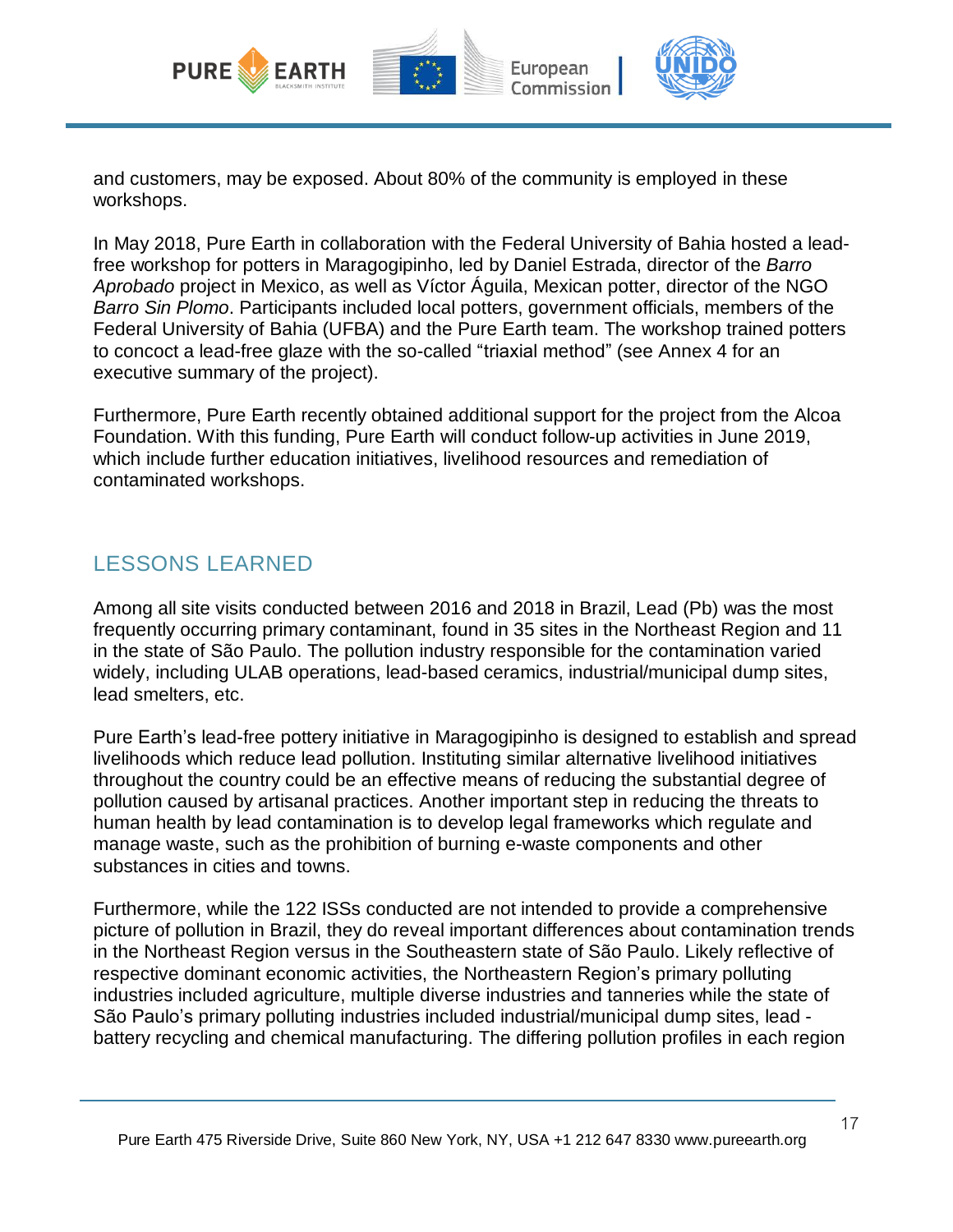

require accordingly varied response and cleanup strategies from the respective states to address unique local conditions.

8 sites (5 in the state of São Paulo and 3 in the Northeast Region) contained a Blacksmith Index value of 7 or higher (see Annex 2 Blacksmith Index Overview and Population at Risk Calculation), indicating that they pose significant risks to human health and should be prioritized for detailed evaluation and possible remediation. While this number likely represents only a fraction of the total high-priority sites throughout the country, these sites provide the state and national government with a foundation on which to begin reducing the pollution scope in Brazil. If the project is expanded into other states, Minas Gerais and Rio de Janeiro should be considered, given that recent studies estimate 642 and 328 possible toxic sites in these states respectively.

Security was one recurring obstacle throughout the project. A 2017 study conducted by the NGO Global Witness stated that more environmentalists are killed in Brazil than anywhere else in the world, a condition especially prevalent in the North, Midwest and Northeast Regions. Even when the Pure Earth team was accompanied by government representatives, some sites remained unreachable due to unsafe conditions.

Regarding government participation, many local governmental officials found that the ISS protocol is an effective tool that can be easily adopted by the Secretary of Health. They informed Pure Earth that the protocol is simple yet comprehensive and would thus like to replicate it in other regions of the country. However, the political climate in Brazil has a strong effect on the government's capacity to commit to new projects and can be an obstacle to sustained commitment. Furthermore, due to the large size of the country and the difficulty of sustained long-distance travel, Pure Earth found that it is imperative to find a project coordinator in Brazil who is based in the state or region where the program is being implemented.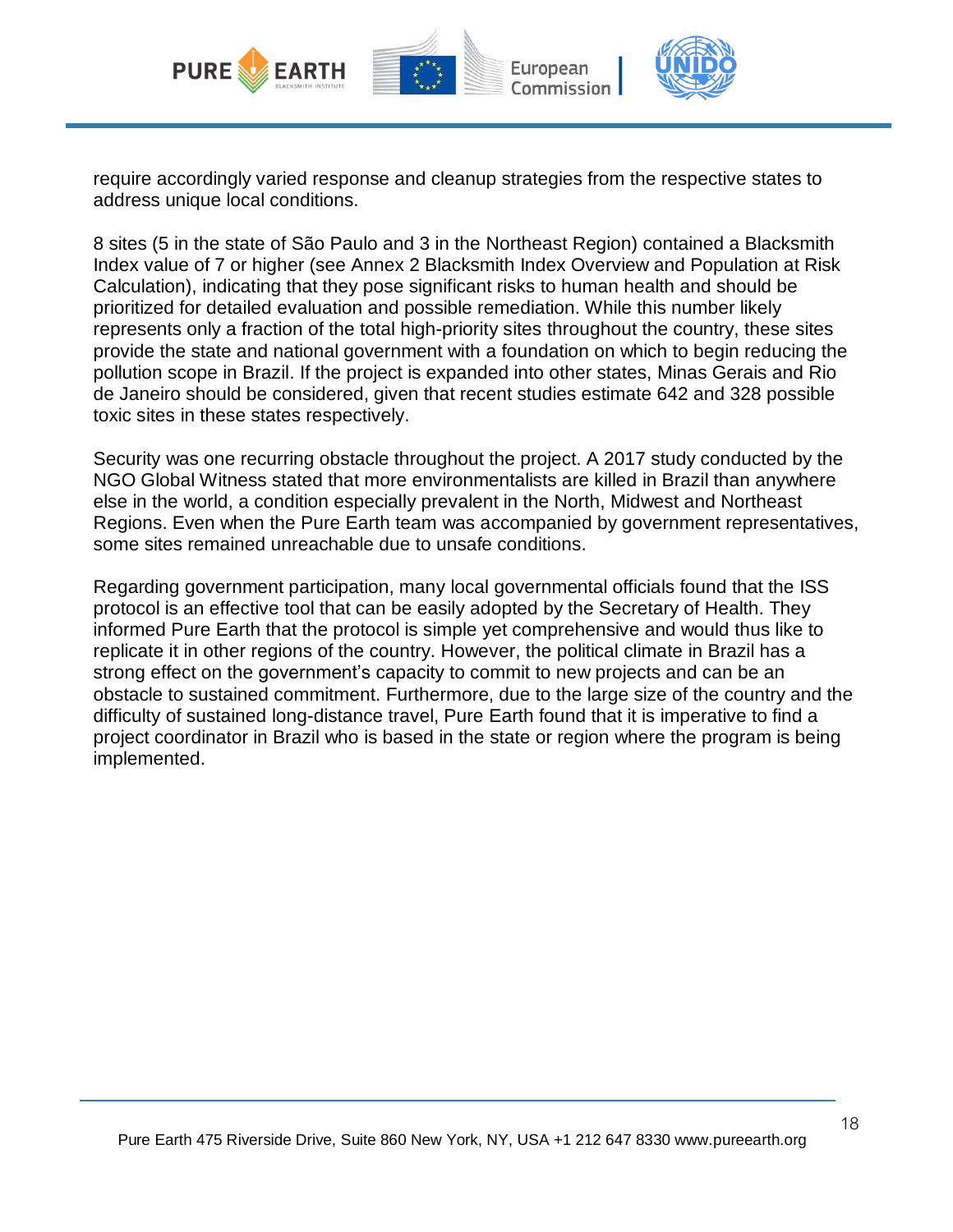

#### **Annex 1: List of Government Contacts from the Northeast Region**

#### **Pernambuco**

Gerência de Vigilância em Saúde Ambiental- VIGISOLO Endereço: R. Doná Maria Augusta Nogueira, 519 - Bonji, Recife – PE Gabriela Murakami (Psicóloga/Sanitarista), [pe.vigipeq@gmail.com](mailto:pe.vigipeq@gmail.com) Phone: 55-81-3184-0190 Cell phone: 55-11-991926971 Encontro com o departamento VIGIPEQ / VIGISOLO da Secretaria Estadual de Saúde de Pernambuco em 4 de dezembro de 2017. Ela nos deu as informações que tinha sobre os locais contaminados e visitou alguns deles para entender como é feito o ISS.

#### **Gerência de Vigilância em Saúde Ambiental/ Caruaru**

Departamento de Vigilância Sanitária-IV GERES (Regional Health Management) Endereço: R. Gen. Estilac Leal - Salgado, Caruaru - PE, 55018-610 Telefone: 55-81- 3719-9287 / 55-81 97008884 Responsável: José Ricardo Borba Alves Cargo: Técnico e-mail: kadoborba@gmail.com Encontro com o departamento VIGISOLO de Caruaru em 05 de dezembro de 2017. Ele nos deu as informações que tinha sobre os locais contaminados e solicitou o motorista

Marcos para visitar algumas áreas.

#### **Gerência de Vigilância em Saúde Ambiental/ Belo Jardim**

Coordenação de Vigilância de Populações Expostas a Contaminantes Químicos -

VIGIPEQ/VIGISOLO Belo Jardim

Contato: Fábio Vieira

Cargo: Farmaceútico

Endereço:Av. Deputado José Mendonça Bezerra, 220 - Centro, Belo Jardim – PE. CEP: 55150-005.

Telefone: 55 81 96550404

e-mail: [fabio.jsvieira34@hotmail.com](mailto:fabio.jsvieira34@hotmail.com)

O Fábio Vieira teve um imprevisto e cancelou a reunião, no dia 19/01/2018 ele solicitou o técnico Jorge da Vigilância Ambiental em Belo Jardim para acompanhar a equipe e relatar as informações que tinha sobre os locais contaminados e visitou alguns deles para entender como é feito o ISS.

#### **Gerência de Vigilância em Saúde Ambiental/ Afogados**

**Niely** Fone: 81 97515214

#### **Alagoas**

#### **Secretaria de Saúde do Estado de Alagoas**

Gerência de Vigilância em Saúde Ambiental- Programa VIGISOLO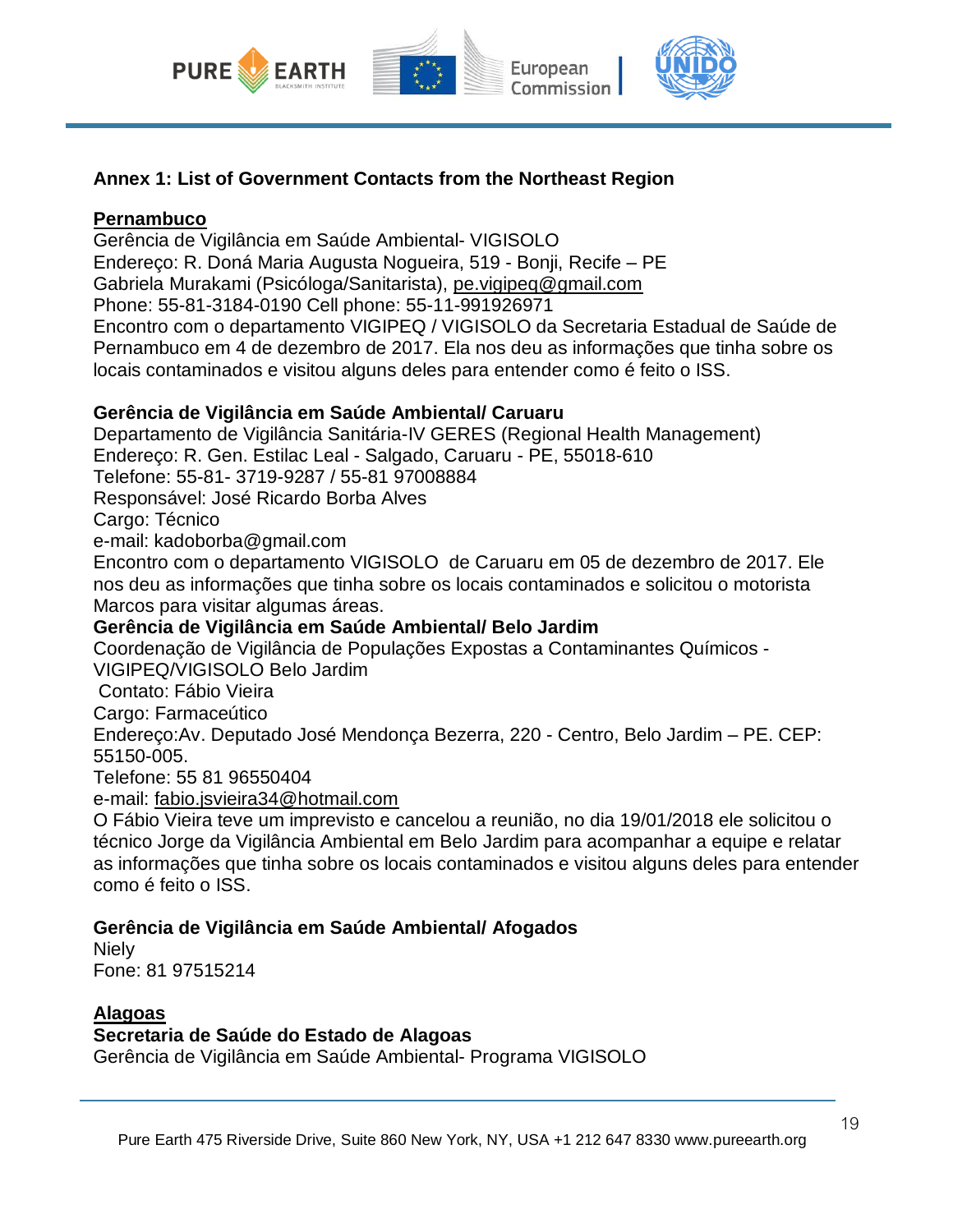

Maria Elisabeth Vieira da Rocha Engenheira Ambiental- Gerente da Vigilância Ambiental Fone: 55 82 3315 2539 Isabel Coordenadora da Vigilância Ambiental Fone: 82 91133457 Reunião com Isabel- Coordenadora de Vigilância Ambiental / VIGISOLO em 12 de dezembro de 2017. Ela nos deu informações sobre os locais a visitar. E-mail: [saudeambiental.al@gmail.com](mailto:saudeambiental.al@gmail.com)

#### **Paraíba**

#### **Secretaria da Saúde do Estado da Paraíba**

Gerência de Vigilância em Saúde Ambiental Endereço: Av. Dom Pedro II, 1826 - Torre, João Pessoa Liliane Pedreira Assessora de comunicação da saúde Liliane.ufpb@hotmail.com Fone:55 83 88871543

Geraldo Menezes Medeiros Gerente de Vigilância Ambiental Tel: 55 083 3218 7480 e-mail: [geraldommedeiros@yahoo.com.br](mailto:geraldommedeiros@yahoo.com.br)

#### **Emanuel**

Contato: (083) 3218 7329 ou 3218 7330 (FAX) Encontro com o departamento VIGIPEQ / VIGISOLO da Secretaria Estadual de Saúde da Paraíba em 23 de Janeiro de 2018. Eles nos deram as informações que tinha sobre os locais contaminados e para entender como é feito o ISS.

#### **Secretaria do Meio Ambiente**

Superintendência de Administração do Meio Ambiente - SUDEMA Av. Monsenhor Walfredo Leal, 181 - Tambiá - João Pessoa-PB Samara Galvão Engenheira Ambiental e coordenadora de medições ambientais samara.sudema@gmail.com Tel:55 083 32185620 emails: sudema@sudema.pb.gov.br / [sudema.paraiba@gmail.com](mailto:sudema.paraiba@gmail.com)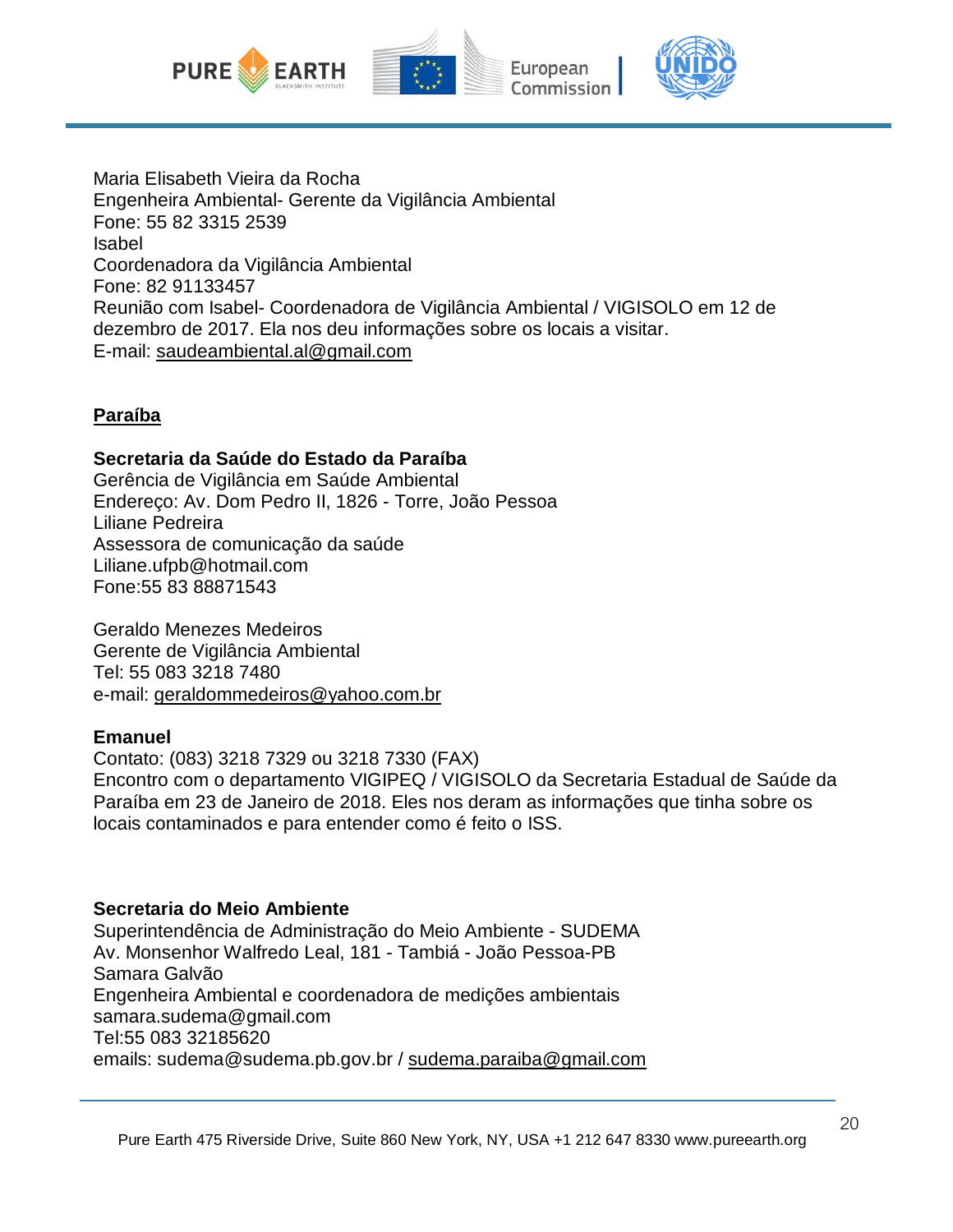

#### **SUDEMA - Núcleo Regional de Campina Grande**

Av. Rio Branco, 89 - Centro - Campina Grande-PB - CEP 58.400-058 Wladimir Lucio- Agente Ambiental Wladimir- ws.lucio@hotmail.com Telefones: 55(83) 88615937

#### **Centro de Formação Profissional do Couro e do Calçado Albano Franco (CTCC) Senai**

Maria Angélica do Socorro Miná Costa- Engenheira Química- Coordenadora da área ambiental do SENAI Albano Franco. angelica@fiepb.org.br Fone:55 83 31825500

Lucas Castro Consultor da área ambiental do SENAI Albano Franco Fone:55 83 31825535 [lucascastro@fiepb.org.br](mailto:lucascastro@fiepb.org.br)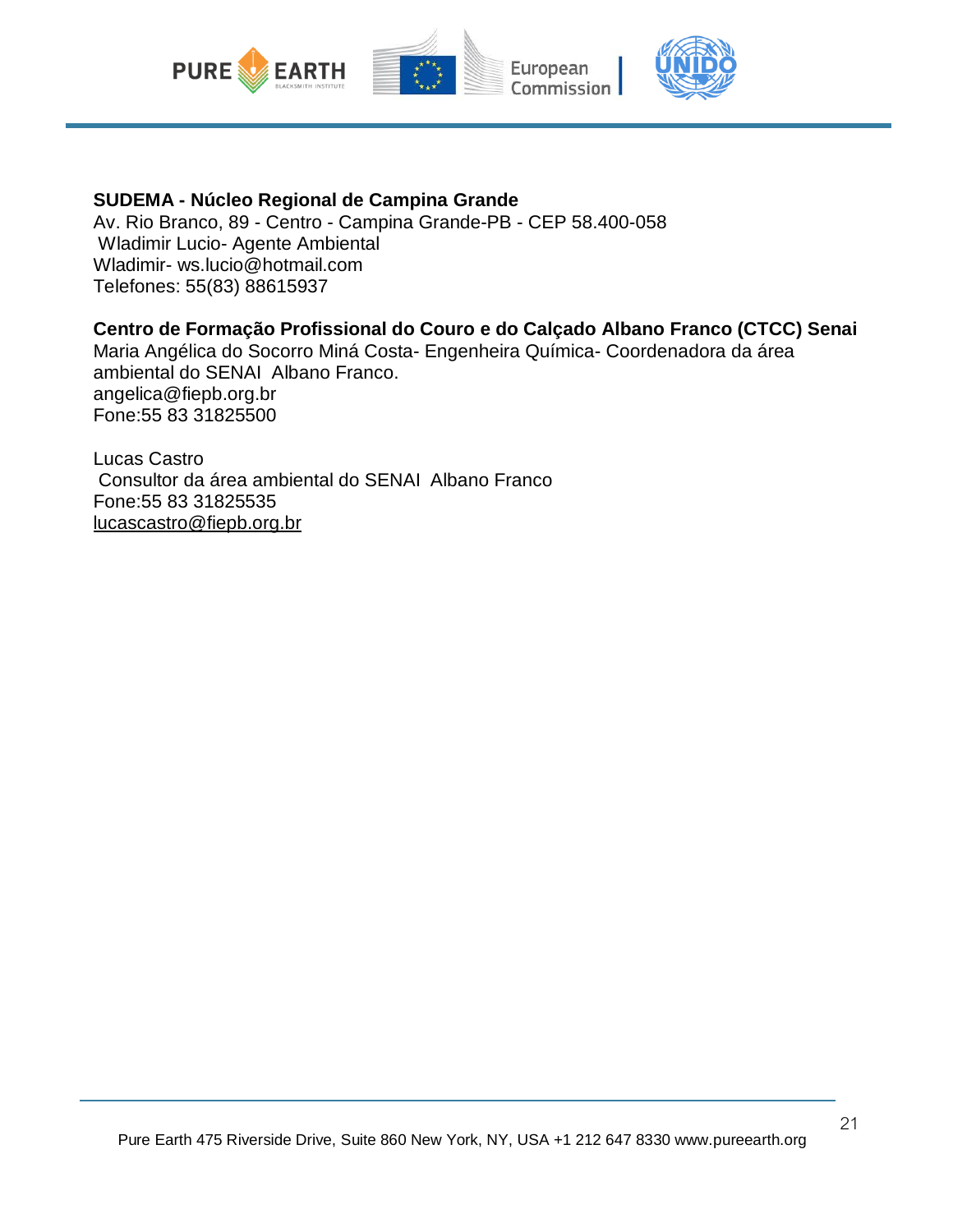

#### **ANNEX 2: BLACKSMITH INDEX OVERVIEW AND POPULATION AT RISK CALCULATION**

#### **BLACKSMITH INDEX OVERVIEW**

The Blacksmith Index (BI) provides a basic numerical value for the estimated risk associated with any site where an Initial Site Screening (ISS) has been carried out. The values provided are relative rather than absolute and are intended to provide a basis for setting priorities between sites. It calculates an Index value (an integer from 0 to 10) using standard information collected in the ISS.

The Index is based on the widely used Source-Pathway-Receptor model of risk assessment. The Blacksmith Index has been refined over the years in light of the increasing number of sites in the database and the wide range of information that has become available. During 2012, a new sector sampling protocol was implemented, providing more nuanced information on population and concentration of the pollutant. Previously, a small number of target samples were taken as representative of the site as a whole. With sector sampling, the site is divided into separate areas based in part on use, and aggregated samples are taken for each area. Distinct population numbers are then given for each 'sector' and added together to determine the population of the site as a whole. In addition, a handful of targeted samples are taken from areas with particularly sensitive receptor (e.g. school yards, hospitals). In 2017, with input from the Food and Agriculture Organization of the United Nations and the World Bank, multiple contaminants were integrated into the index rather than reliance on a single Key Pollutant. To account for these changes, a revised version of the formulation is being proposed.

#### **FORMULATION**

Similar to the previous formulation, the new one is a function of:

#### *BI = f [(Potential population at risk); (Severity of pollution); (Allowance for persistent toxins)]*

The Blacksmith Index for the site is the highest among the different sector's Indexes, including the Index calculated for the "*Additional Possibly Exposed Population*".

To calculate the Blacksmith Index for the ""*Additional Possibly Exposed Population*," it is assumed that this population is exposed at the level of the "worst sample test result" multiplied by a "Spatial Attenuation Factor"; this factor depends on the "Pathway" selected for the sector with the "worst sample test result"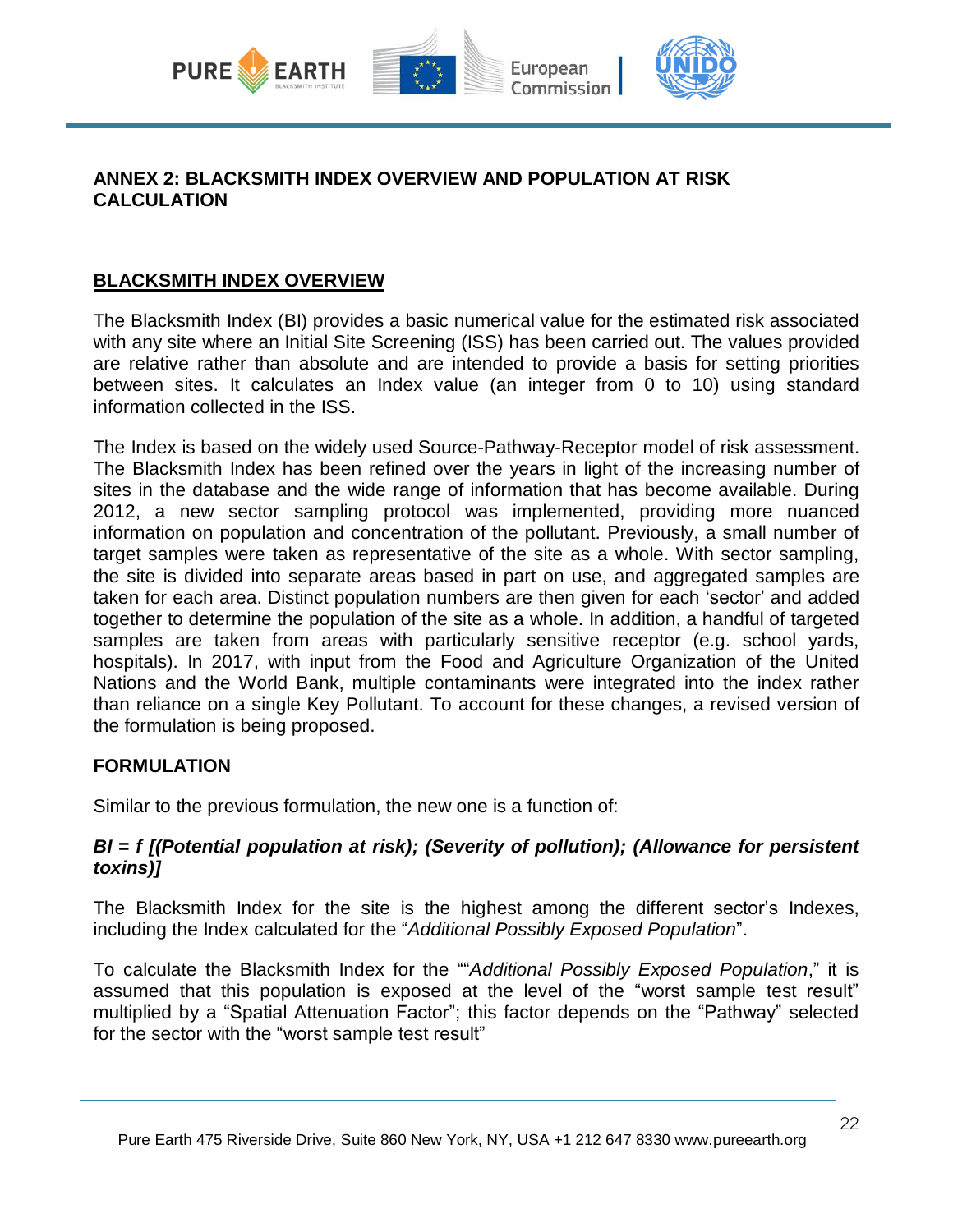

The detailed formulas is as follows:

BI SITE = Highest among BI1, BI2… BIn, BIadd\_popu

n = number of sectors sampled

$$
BI_{1..n} = [\log_{10}(sector\ pop)] + [\log_{10}\left(\frac{sector\ test\ result}{screening\ threshold}\right)] + \text{Persist. Factor}
$$

 $B_{ladd\ popu}$ 

$$
= [log_{10}(add. est. pop.)] + [log_{10}\left(\frac{worst sector test result}{screening threshold} \times Esp. Attenua. factor\right) + Persit. factor
$$

In cases where the test result is below the screening threshold, the Blacksmith Index for the sector becomes "zero" (i.e. there is not pollution above the screening threshold level).

In cases where the test result is above but still less than two times the screening threshold, the Blacksmith Index for the sector becomes "One" (i.e. here there is pollution above the screening threshold level, but not more than twice).

#### **SPATIAL ATTENTUATION FACTOR (SAF)**

See attached document "Basis for Spatial Attenuation Factors"

#### **PERSISTANCE FACTOR**

An allowance is included to account for compounds, such as heavy metals and certain POPs, that persist in the environment over time.

#### **APPLICATION**

A Blacksmith Index value is calculated for each site, using standard data fields from the Initial Site Screening. Each site is reviewed for internal consistency, to ensure that the BI value does reflect the overall character of the site and the scale of the reported impacts. It must be emphasized that the Index provides a relative ranking of sites and is intended to help in setting priorities for more detailed investigation. It is not, of itself, a judgment on the health impacts of any one site.

#### **POPULATION AT RISK CALCULATION**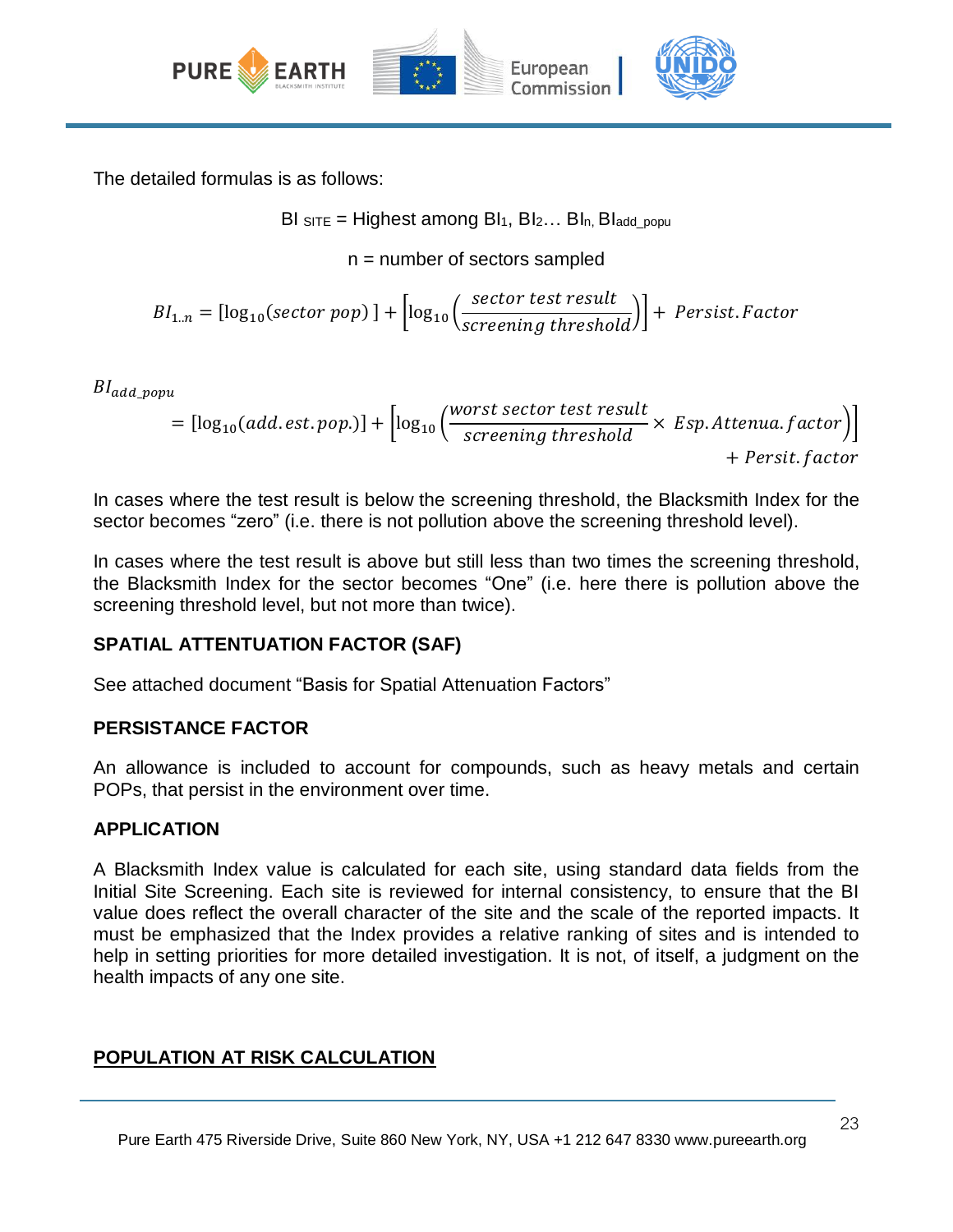

The population at risk is calculated understanding how many people could possibly be affected by the pollution. If the impacted area is a residential area, the investigators count or estimate the number of dwellings and estimate the number of people per dwelling, using available maps, information for governments or community leaders and their own observation. If schools are present, the investigators ask about the number of students. If a contaminated water source (wells or surface water) is suspected, the investigators ask about and estimate the number of people using this water source. At the end of the screening the investigators enter the "estimated population at risk" based on the number of people that could possibly be exposed through the pollution migration pathways.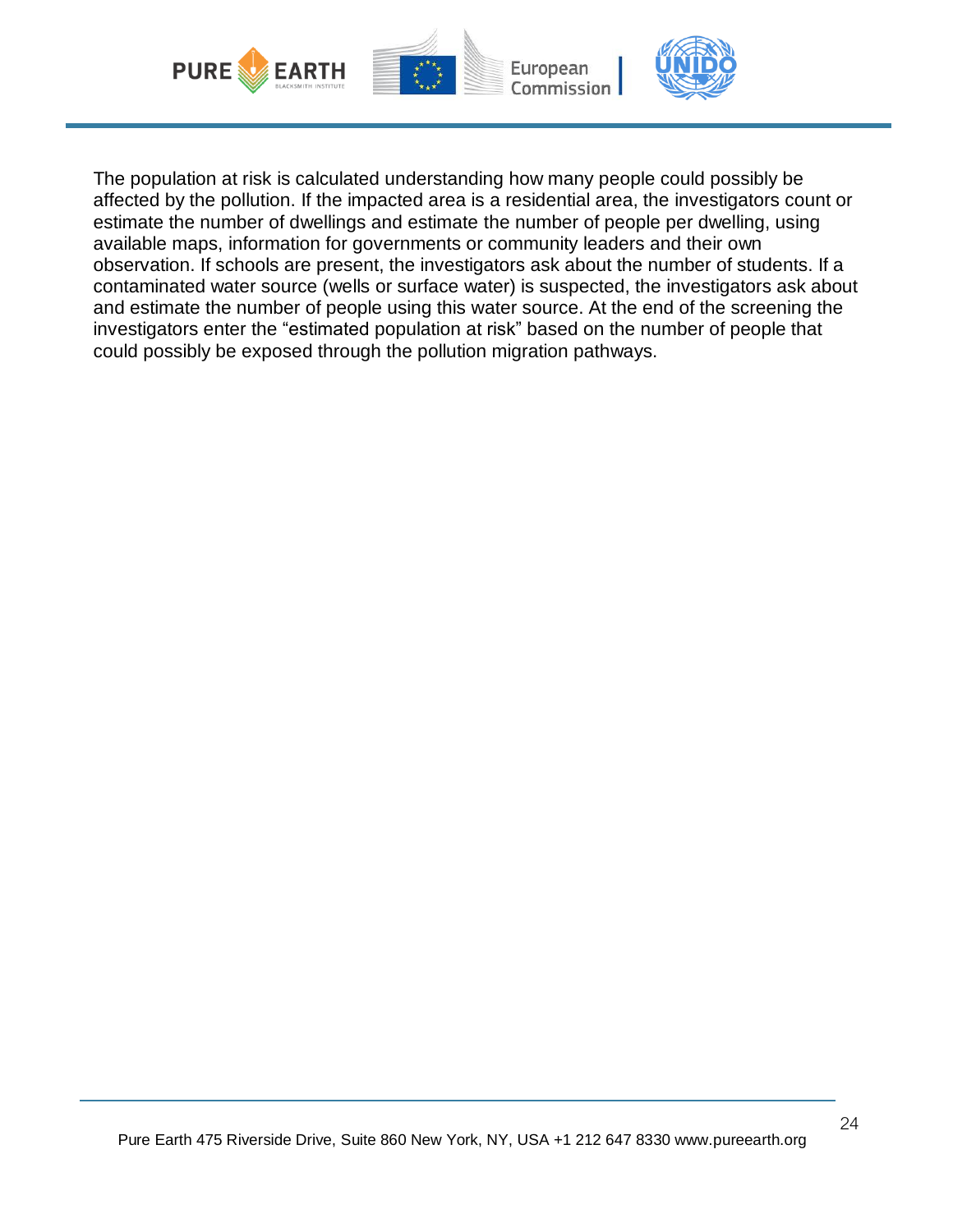

#### **ANNEX 3: Executive Summary: Detailed Soil Assessment and Redevelopment in Caçapava, Brazil**

#### **Site Background and Initial Assessment**

In March 2017, Pure Earth's project team in Brazil conducted an initial soil assessment in Caçapava, a municipality located in São Paulo State, at a former used lead-acid battery (ULAB) recycling facility. The area is trafficked by both people and livestock and is adjacent to a stream. Rapid urban encroachment and economic development make the contaminated property a potentially lucrative plot of land. The soil measurements, obtained from an x-ray fluorescence (XRF) hand-held device, revealed lead levels as high as 7% (71,089 ppm) inside the former processing building with one reading of 24.4% (243,610 ppm) outside the building. Local experts determined that the property represented a possible economic opportunity for metal recovery as well as property redevelopment.

#### **Follow-Up Evaluation Results**

As a result of additional PMI funding and the Caçapava government's desire to remediate the property, Pure Earth performed a follow-up detailed assessment from January–February 2018 focusing on the large soil stockpile inside the partially collapsed building. The assessment was conducted in collaboration with *Antares*, a Brazilian company focused on the beneficial reuse of industrial waste, which was interested in recycling the contaminated soil as source material for cement production.

Of the 132 XRF soil readings collected during the follow-up assessment, lead concentrations ranged from 889 ppm to 240,998 ppm (24.10%), with an average concentration of 34,303 ppm (3.43%). Because the soil samples revealed significant iron concentrations and an average lead concentration below 5%, *Antares* deemed the soil conditions suitable for cement production.

#### **Moving Forward: Site Cleanup and Redevelopment**

Since the ULAB facility closed in 1999, the Caçapava government has made repeated attempts to remediate the toxic site, in order to protect the local population and facilitate redevelopment. However, these efforts failed because the city lacked sufficient funds to implement remediation and, thus, make the property economically viable.

Pure Earth's assessment data and engagement have provided relevant stakeholders with the data necessary to incentivize and assist the local government with remediation and, ultimately, redevelop the property. Currently, two companies have proposed cleanup projects: *Antares*, which would recycle the contaminated soil for cement production, and a second company, which would recycle the lead-impacted soil and redevelop the property for beneficial reuse. Regardless of which approach is ultimately selected, the contaminated ULAB site is slated for cleanup and eventual redevelopment.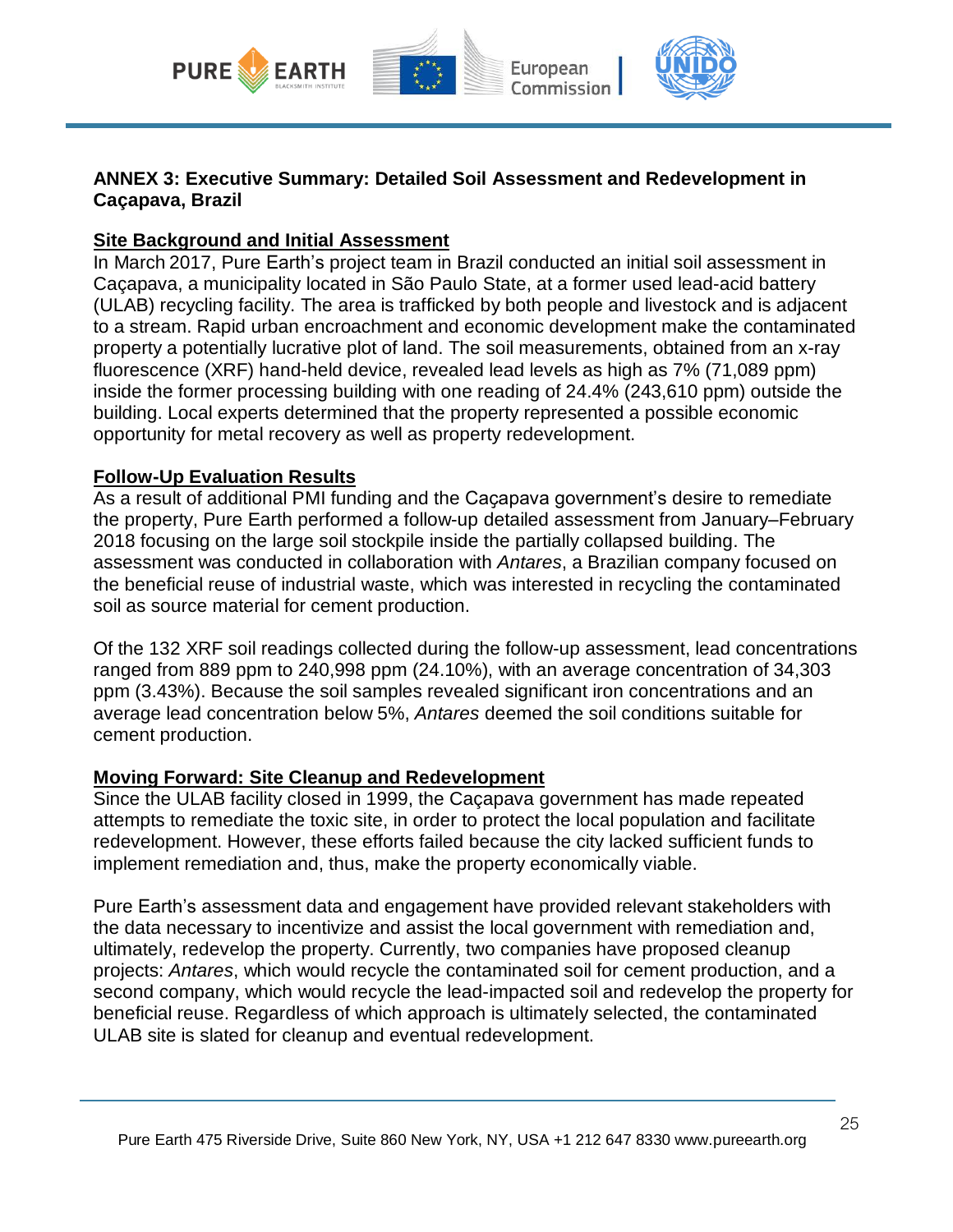

#### **ANNEX 4: Executive Summary: Changing a Toxic Tradition in Maragogipinho, Brazil**

When Pure Earth visited the town of Maragogipinho, Brazil in 2017 as part of the Toxic Sites Identification Program (TSIP), the team found lead concentrations in soil as high as 44,500 ppm (the EPA maximum standard level is 400 ppm). With about 3,000 inhabitants and 800 people directly exposed, such a high concentration meant big health risks for the town, particularly children.

Unfortunately, the source of contamination is also the source of the community's economic and cultural richness: artisanal pottery. There are over 100 ceramic workshops in Maragogipinho and about 80% of the community is employed in these workshops. The trouble is that artisans use a lead-based glaze, meaning that anyone who handles the pottery, including the artisans' families and clients, faces serious health risks.

While unique and devastating, this dilemma is not entirely new. In Mexico, millions of people suffer from lead poisoning due to the use of a lead-based glaze in traditional pottery. To combat this problem, Pure Earth began the *Barro Aprobado* project in 2014, which endeavors to diagnose sources of contamination and raise awareness about a lead-free alternative, which is as healthy, beautiful and affordable as its toxic counterpart.

Since the situations in Mexico and Brazil are so similar, Pure Earth realized that connecting the *Barro Aprobado* project with Maragogipinho would be the perfect way to eliminate contamination, preserve tradition and build solidarity. In May 2018, Pure Earth with the support of the Federal University of Bahia hosted a lead-free workshop for potters in Maragogipinho, led by Daniel Estrada, director of the *Barro Aprobado* project in Mexico, as well as Víctor Águila, Mexican potter, director of the NGO Barro Sin Plomo and champion of the lead-free method.

The training began with a meeting between local potters, government officials, members of the Federal University of Bahia (UFBA) and the Pure Earth team. Participants expressed concerns about lead poisoning and aspirations to promote a lead-free glaze, within Maragogipinho and throughout the state of Bahia.

Over the next days, the Pure Earth team held a workshop in the studio of Nivaldo Dos Santos, a local artisan who wants to see Maragogipinho go lead-free. Potters were initially skeptical that glaze could be made in their low temperature kilns without using lead . However, after Víctor taught them to use a lead free glaze and to concoct a glaze with the so-called "triaxial method", combining calcium carbonate, ground glass and clay, the artisans became more enthusiastic and encouraged. At the end of the workshop, participants created a Whatsapp group to share their experiences and help one another create a better lead-free glaze.